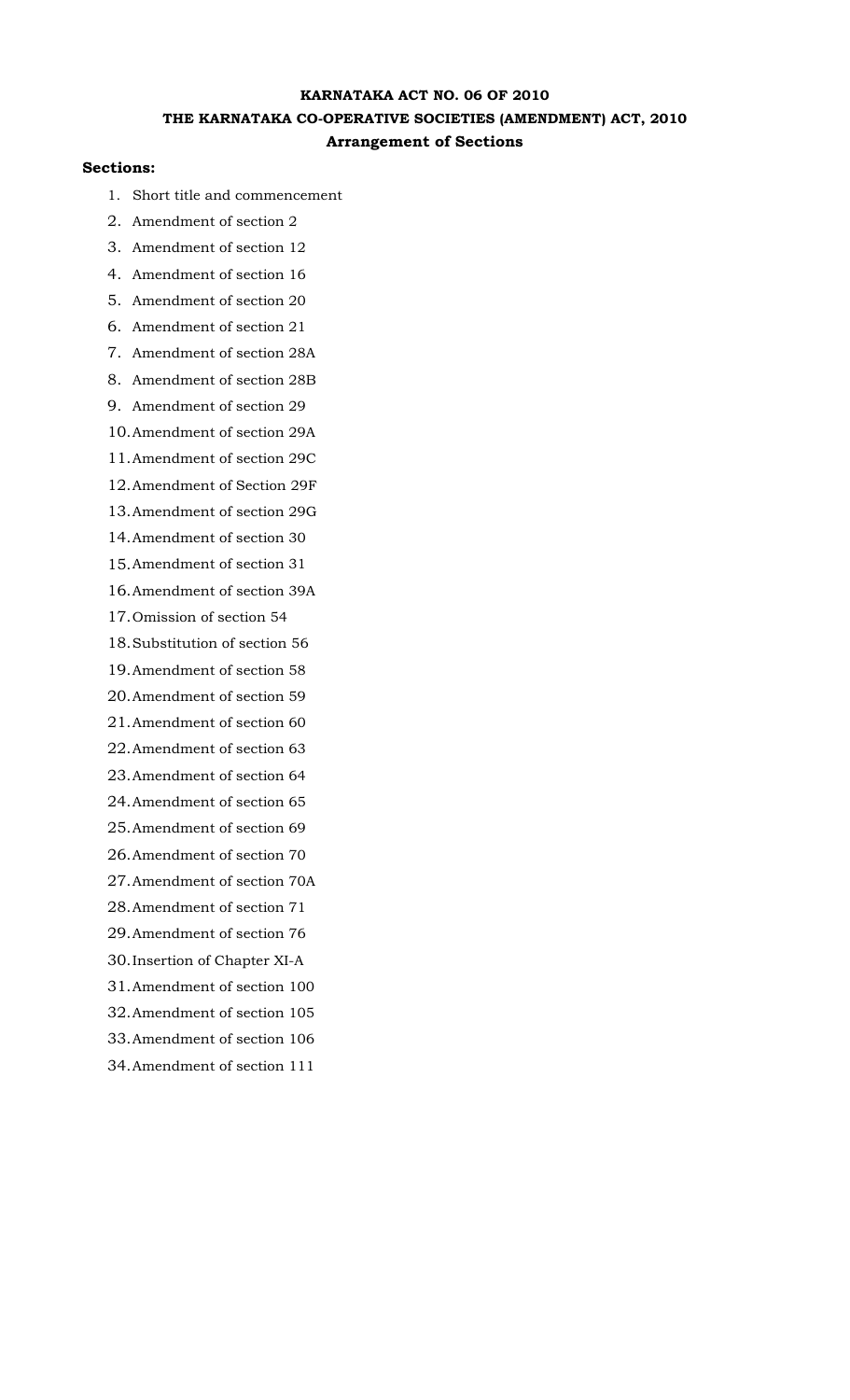- 36. Power to remove difficulty
- 37. Repeal and Savings

## **STATEMENT OF OBJECTS AND REASONS**

**Amending Act 6 of 2010.-** The Government of Karnataka had appointed a 3 men committee namely:-

- 1) Sri B.S. Viswanathan, Ex-President & Present director of Karnataka State Cooperative Apex & Rural Development Bank Ltd., Bengaluru
- 2) Sri M.C. Nanayya, Former Minister for Law & Parliamentary Affairs
- 3) Sri Shivanand Patil, President, D.C.C. Bank Ltd., Bijapur with Registrar of Cooperative Societies as Secretary to the committee

on 27.05.2005 to suggest amendments to Karnataka Cooperative Societies Act 1959 to remove restrictive provisions in the Act and to enable the cooperative societies to function in a transparent, accountable, vibrant and democratic manner. The said committee travelled extensively throughout the State and interacted with cooperative societies and cooperators. The committee visited some of the States. The committee submitted its report to Government in February 2006.

The Government of India (GOI) also appointed a task force on 05.08.2004 under the Chairmanship of Prof. A.Vaidyanathan to suggest measures for revival of short-term cooperative credit structure in the country. The said task force travelled extensively throughout the country and interacted with cooperative societies and cooperators and made a critical study of the short-term cooperative credit structure in the Country and submitted its report to GOI on 04.02.2005. Thereafter the GOI held discussions with the representatives of the State Governments and formulated a revival package for revitalisation of short-term credit cooperative structure on the basis of the recommendations of Prof.A.Vaidyanathan and taking into account the views of the State Governments and communicated the revival package to the States in January 2006.

The Government of Karnataka has accepted the revival package and signed tripartite Memorandum of Understanding(MoU) with GoI & NABARD on 25.03.2008. The said MoU envisages certain amendments to be brought to the Karnataka Cooperative Societies Act 1959 giving more powers to the cooperative societies and at the same time vesting certain powers with RBI / NABARD. It is a pre-condition under the MoU that the Karnataka Cooperative Societies Act 1959 be amended accordingly before release of the financial assistance by GoI through NABARD under the package.

In the light of the recommendations of Sri B.S. Viswanathan Committee Report and the MoU signed with GoI on 25.03.2008 and administrative requirements, it is considered necessary to amend the Karnataka Cooperative Societies Act 1959 as follows.

1) **Section 2.-** It is proposed to insert the definitions of 'Agriculture and Rural Development Bank', 'Backward Class', 'Co-operative Credit Structure', 'Central Cooperative Bank', 'Chartered Accountant', 'Multipurpose Cooperative Society', 'National Bank', 'Primary Agricultural Credit Society', 'State Agriculture and Rural Development Bank' and 'State Cooperative Bank'. It is proposed to substitute the words 'Government or State' for the word Government in the definition of 'Assisted Society'.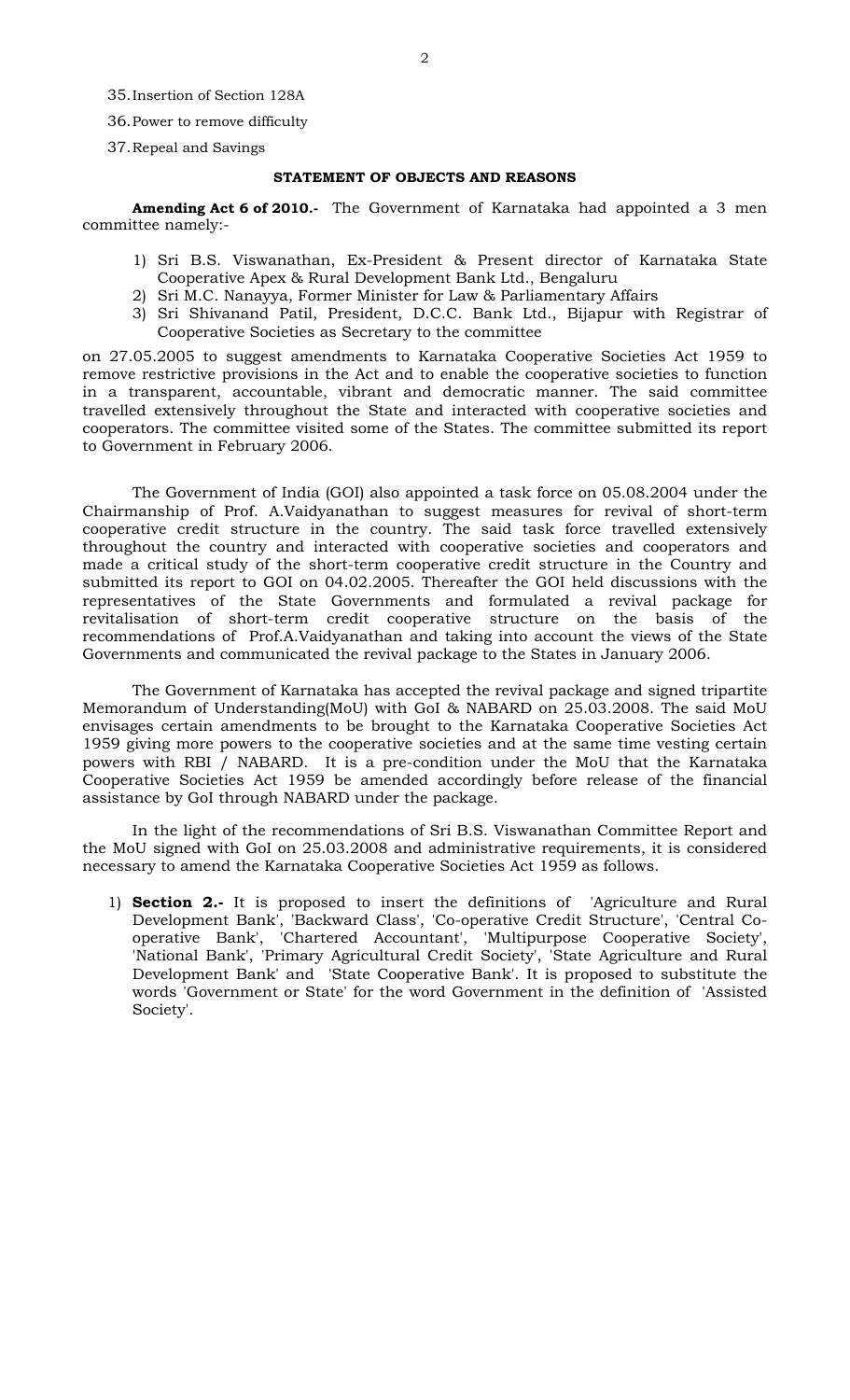- 2) **Section 12.-** It is proposed to amend Section 12 by inserting the words 'or to give effect to the provisions of the Act or Rules made thereunder' after the words 'interest of such society' to have a clear understanding.
- 3) **Section 16.-** It is proposed to amend Section 16 with the insertion of a Depositor or a self-help group so as to enable them to become members of a cooperative society in the light of the revival package
- 4) **Section 20**.- It is proposed to amend Section 20 clarifying the word 'affairs' to mean 'the general meeting and the election of the members of the committee' and to give a notice of forty five days to the defaulters instead of thirty days.
- 5) **Section 21.-** It is proposed to amend Section 21 by clarifying the word 'affairs' to mean 'the general meeting and the election of the members of the committee' and inserting the words 'or a self-help group' after the words 'a firm' so as to enable the self-help group to send its delegate. It is also proposed that the newly elected members of the committee shall have an opportunity to send a delegate or nominee to any other cooperative society.
- 6) **Section 28A.-** It is proposed to amend Section 28A to provide necessary clarifications as to when an administrator could be appointed.
- 7) **Section 28B.-** It is proposed to amend Section 28B stipulating that the period of the administrator shall not exceed three months in respect of a society in cooperative credit structure.
- 8) **Section 29.-** It is proposed to amend Section 29 by enunciating the duties of Government nominees.
- 9) **Section 29A.-** It is proposed to amend Section 29A by omitting the word 'elected' so as to have a clear understanding regarding the term of office of the members of the committee.
- 10) **Section 29C.-** It is proposed to amend Section 29C that the disqualification mentioned in caluse (e) shall not be applicable to the chief executive.
- 11) **Section 29F.-** It is proposed to amend Section 29F to stipulate that the chief executive shall not have the right to vote at a meeting convened for the purpose of electing office-bearers.
- 12) **Section 29G.** It is proposed to amend Section 29G to enable the co-operative credit structure to appoint their own chief executives in the light of the revival package and stipulating that the chief executive shall be a member of the committee.
- 13) **Section 30.-** It is proposed to amend Section 30 in the light of the revival package.
- 14) **Section 31.-** It is proposed to amend Section 31 by omitting the words 'or for any other reason' so as to limit the power to appoint the special officer to a situation of want of quorum only and to stipulate that the period of special officer shall not exceed three months in respect of a society in cooperative credit structure.
- 15) **Section 39A.-** It is proposed to amend Section 39A by stipulating multi-level holding of elections to different cooperative societies and that the State Government should not postpone the elections of a society in co-operative credit structure for a period exceeding three months.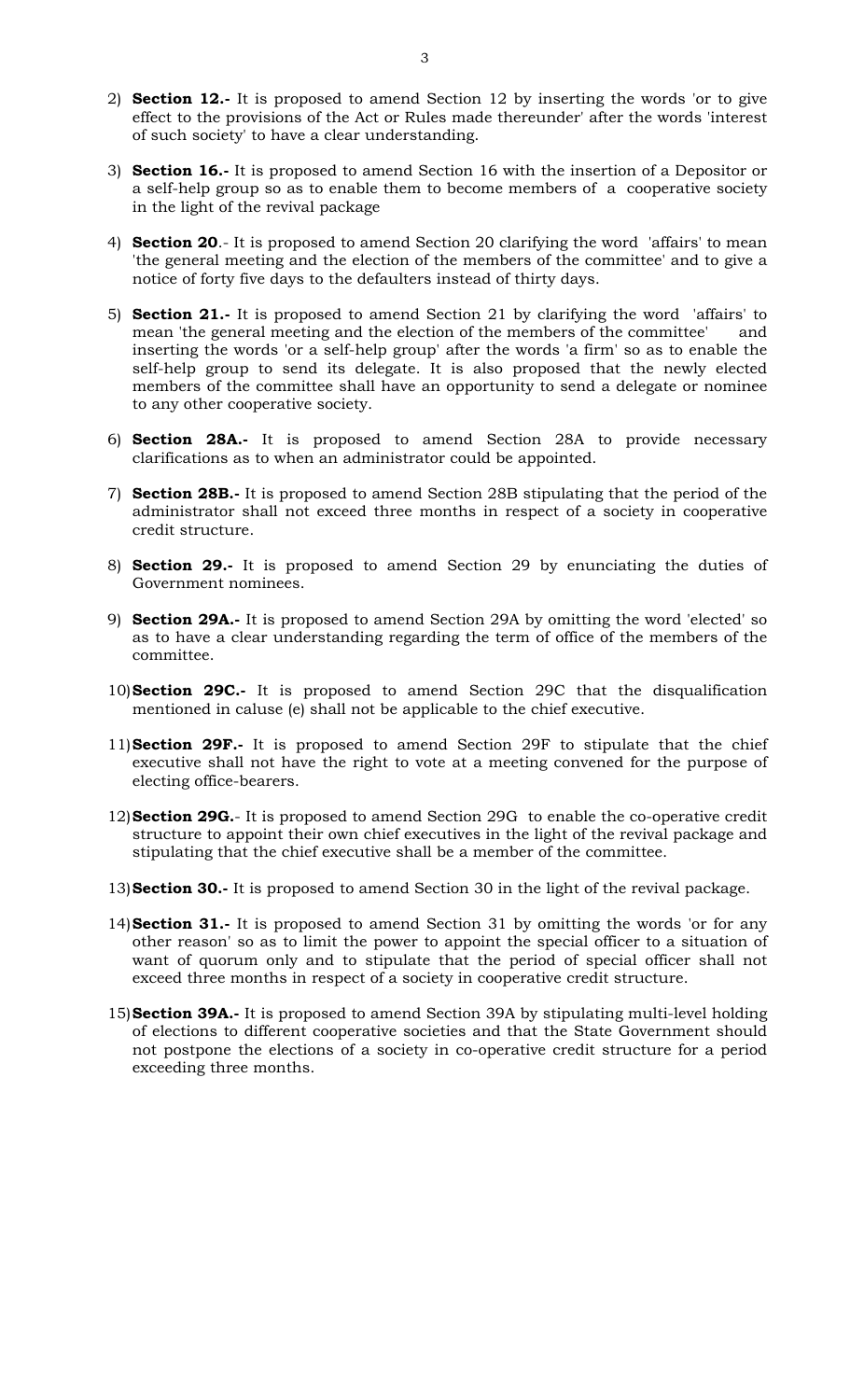16) **Section 54.-** It is proposed to omit the Section 54 in keeping with the MoU.

- 17) **Section 56.-** It is proposed to amend Section 56 to state the mode of moblisation of funds of a co-operative society and to provide that TA, DA & Other allowances payable to the members of the committee be specified in the bye-laws subject to the maximum rate specified by the Registrar.
- 18) **Section 58.-** It is proposed to amend Section 58 to lay down that a Co-operative Bank may invest its funds in Scheduled bank or financial institution regulated by the Reserve Bank as per the directives of the Reserve Bank of India.
- 19) **Section 59.-** It is proposed to amend Section 59 to provide for the limit of deposits and loans that a cooperative society can raise to be specified in the bye-laws.
- 20) **Section 60.** It is proposed to amend Section 60 to enable a cooperative society to make loans to another cooperative society without the sanction of the Registrar.
- 21) **Section 63.-** It is proposed to amend Section 63 making it obligatory on the part of every society to get its accounts audited every year and elaborate the scope of audit.
- 22) **Section 64.-** It is proposed to amend Section 64 to enable a copy of the inquiry report to the cooperative society and the society shall report the action taken thereon within three months to the Registrar.
- 23) **Section 65.-** It is proposed to amend Section 65 to enable a copy of the inspection report to the cooperative society and the society shall report the action taken thereon within three months to the Registrar.
- 24) **Section 69.-** It is proposed to amend Section 69 stipulating that the application shall be decided within a period of twelve months which may be extended upto eighteen months.
- 25) **Section 70.-** It is proposed to amend Section 70 substituting the words 'or any other office bearer' for the words 'secretary, treasurer' as the latter are paid employees.
- 26) **Section 70A.-** It is proposed to amend Section 70A stipulating that a dispute relating to the disciplinary action against or service conditions of an employee shall be filed within a period of twelve months from the date of cause of action.
- 27) **Section 71.-** It is proposed to amend Section 71 stipulating that the dispute shall be decided within a period of twelve months which may be extended upto eighteen months.
- 28) **Section 76.-** It is proposed to amend Section 76 by omitting clauses (b) & (c) as they have been inserted in Section 2.
- 29) **Section 98A to 98Y.-** It is proposed to incorporate a separate chapter making special provisions applicable to societies in cooperative credit structure as envisaged in the MoU signed with GOI & NABARD in the revival package for revitalisation of cooperative credit structure.
- 30) **Section 100.** It is proposed to dispense with the approval of the Registrar in the light of the revival package.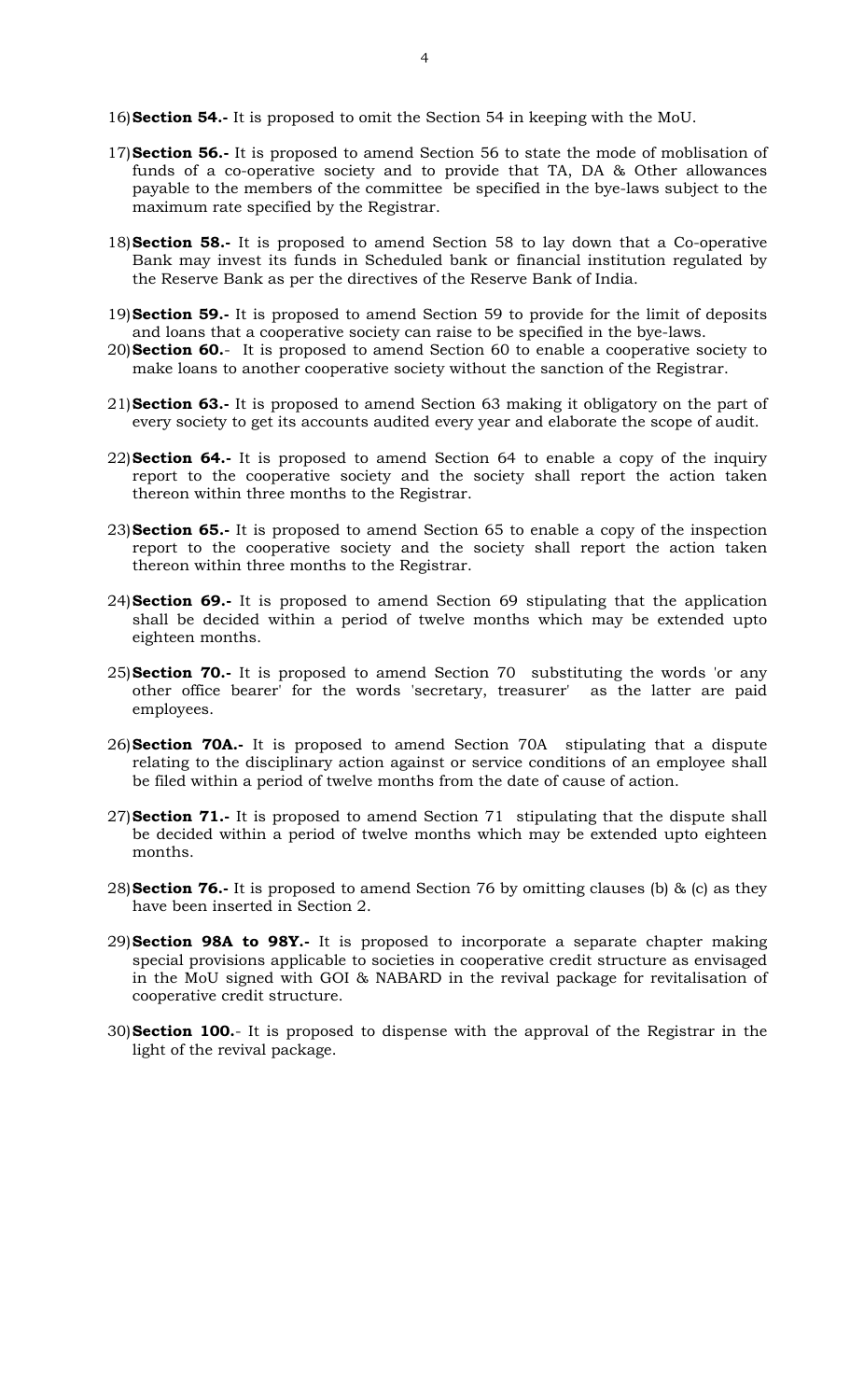- 31) **Section 105.** It is proposed to amend section 105 stipulating that 25% of the amount due shall be deposited before filing an appeal.
- 32) **Section 106.** It is proposed to amend section 106 by providing appeals against the orders passed under section 28A(5), 99, 105A and 111 and lay down the appellate authorities specifically. It is also proposed to stipulate that 25% of the amount due shall be deposited before filing an appeal and that the appeal shall be decided within a period of twelve months which may be extended upto eighteen months.
- 33) **Section 111.-** It is proposed to amend section 111 to provide for the sanction of the Registrar for launching a criminal case in respect of all matters concerning a cooperative credit structure society in keeping with MoU. It is also proposed to provide that no sanction of the Registrar or the Director of Cooperative Audit is necessary for filing criminal complaints against the concerned for misappropriation.
- 34) **Section 128A.** It is proposed to retain Section 128A for a period of six months in order to comply with directions of the Hon'ble High Court in certain cases and give postings to employees who are on weighting and to settle such other service conditions of the employees of primary cooperative agricultural and rural development banks.

As the matter was urgent and both the Houses of the Karnataka Legislature were not in Session, the Karnataka Cooperative Societies (Amendment) Ordinance,2009 (Karnataka Ordinance No. 8 of 2009) was promulgated on 30.10.2009.

This Bill seeks to replace the said Ordinance.

[L.C.Bill No. 1 of 2010, File No.DPAL 50 Shasana 2009]

[Entry 32 of List II of the Seventh Schedule to the Constitution of India.]

### **KARNATAKA ACT NO. 06 OF 2010**

(First Published in the Karnataka Gazette Extra-ordinary on the Thirtieth day of March, 2010)

## **THE KARNATAKA CO-OPERATIVE SOCIETIES (AMENDMENT) ACT, 2010**

(Received the assent of the Governor on the Twenty ninth day of March, 2010)

An Act further to amend the Karnataka Co-operative Societies Act, 1959.

Whereas it is expedient to amend the Karnataka Co-operative Societies Act, 1959 (Karnataka Act 11 of 1959) for the purposes hereinafter appearing;

Be it enacted by the Karnataka State Legislature in the sixty first year of the republic of India as follows:-

**1. Short title and commencement.**- (1) This Act may be called the Karnataka Co-operative Societies (Amendment) Act, 2010.

(2) Sections 2, 3, 4, 6, 8, 9, 12, 13, 14, 15, 16, 17, 18, 19, 21, 28, 29, 30 excluding section 98D sought to be inserted therein 33, 34 and 35 shall be deemed to have come into force with effect from the third day of November, 2009. Sections 1, 5, 7, 10, 11, 20, 22, 23, 24, 25, 26, 27, 31, 32 and 37 shall come into force at once. Section 98D sought to be inserted by section 30 shall come into force on such date as the State Government may by notification in the Official Gazette, appoint."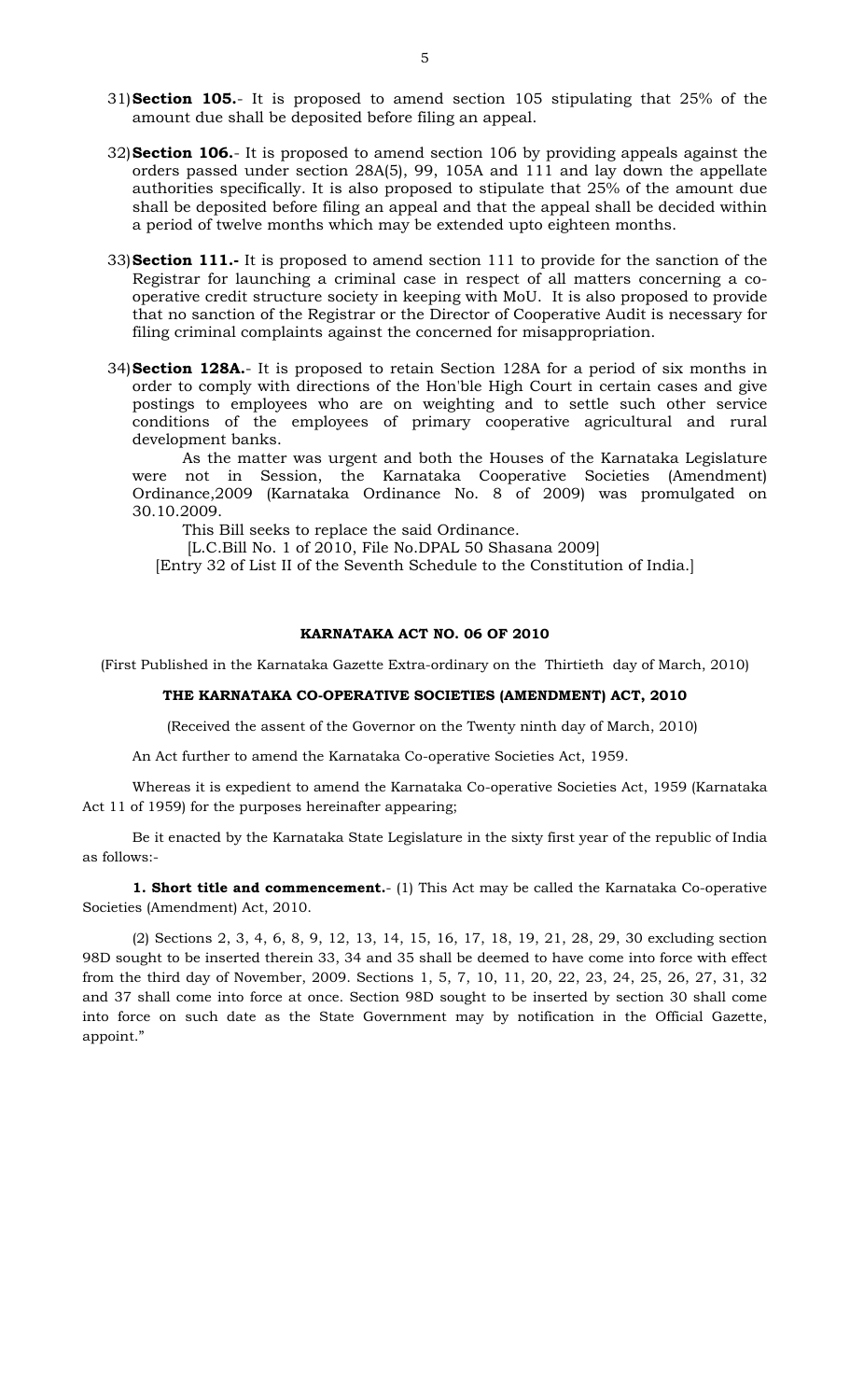- (i) in clause (a-1), for the word, 'Government', the words, 'Government or State' shall be substituted.
- (ii) after clause (a-1), the following shall be inserted; namely,-

"(a-1-1) **'Agriculture and Rural Development Bank'** means a Co-operative Agriculture and Rural Development Bank registered or deemed to be registered under this Act and admitted as a member of the State Agriculture and Rural Development Bank and includes such class or classes of co-operative societies as may be notified by the Registrar and admitted as members of the State Agriculture and Rural Development Bank."

(iii) after clause (a-2), the following shall be inserted, namely,-

 "(a-2-1) '**Backward Class'** means the Backward Classes as notified under clause (a) of section 2 of the Karnataka State Commission for Backward Classes Act, 1995(Karnataka Act No.28 of 1995);"

(iv) after clause (b-1), the following shall be inserted, namely:-

"(b-2) **'Co-operative Credit Structure'** means and includes Primary Agricultural Credit Cooperative Societies by whatever name called, Central Co-operative Banks, State Co-operative Bank, Agricultural and Rural Development Banks and State Agricultural and Rural Development Bank.

(b-3) **'Central Co-operative Bank'** means a federal society engaged in the business of banking.

(b-4) **'Chartered Accountant'** means a member of the Institute of Chartered Accountants of India within the meaning of the Chartered Accountants Act, 1949 (Central Act No. 38 of 1949)."

(v) after clause (f), the following shall be inserted, namely:-

**"**(f-1) **'Multipurpose Cooperative Society'** means a primary society the object of which is to provide various services including services related to credit, business, industry and consumer durables to its members.

"(f-2) '**National Bank'** means the National Bank for Agriculture and Rural Development established under section 3 of the National Bank for Agriculture and rural Development Act, 1981 (Central Act No. 61 of 1981)."

**(vi)** after clause (h-1), the following shall be inserted, namely:-

**"**(h-2) **'Primary Agricultural Credit Co-operative Society'** means a cooperative society as defined under clause (cciv) of **Section** 5 of Banking Regulation Act, 1949 (Central Act 10 of 1949) and includes a multipurpose cooperative society."

(vii) after clause (j-3), the following shall be inserted, namely

"(j-4) **State Agriculture and Rural Development Bank'** means the Karnataka State Cooperative Agriculture and Rural Development Bank, Limited."

(j-5) '**State Cooperative Bank'** means an apex society doing the business of banking."

**3. Amendment of section 12.-** In section 12 of the Principal Act, in sub-**section**(5), for the words 'interest of such society', the words 'interest of such society or to give effect to the provisions of the Act or rules made thereunder' shall be substituted.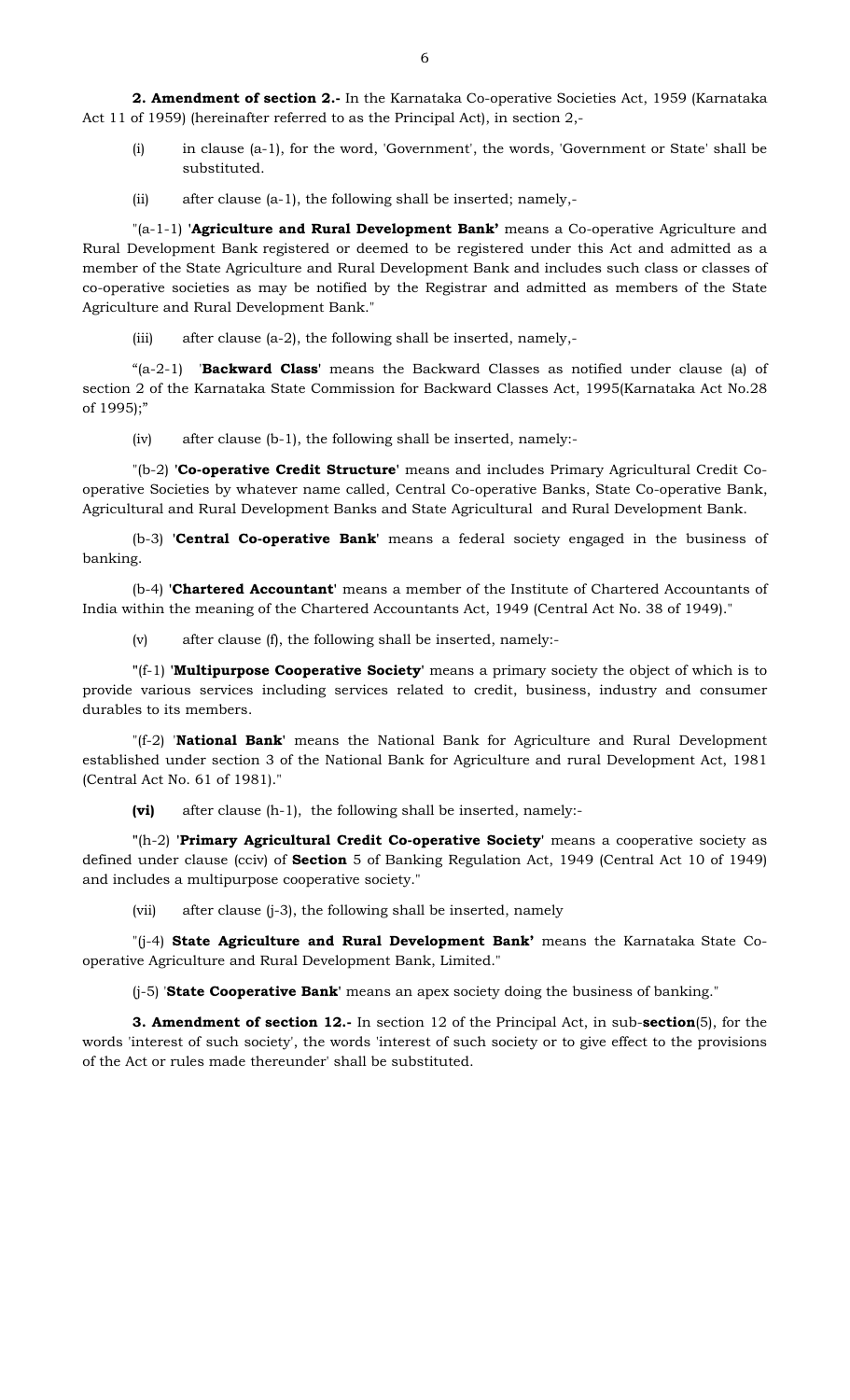(i) for clause (a), the following shall be substituted, namely:-

 "(a) an individual who needs the services of such co-operative society and is competent to enter into contract under the Contract Act, 1872(Central Act IX of 1872)"

(ii) after clause (a) as so substituted, the following shall be inserted, namely:-

"(a-1) a depositor"

- **5. Amendment of section 20.-** In section 20 of the Principal Act,-
- (i) in sub-section (1) for the word "affairs", the words "general meeting or in the election of the members of the committee" shall be substituted; and
- (ii) in sub-section  $(2)$ ,-
	- (a) for the words "a meeting", the words "a general meeting or an election of the members of the committee" shall be substituted.
	- (b) in the explanation, for the words 'such meeting', the words 'the general meeting or the date of election of the members of the committee' shall be substituted.
	- (c) in the explanation, for the words, 'not less than fifteen days', the words, 'not less than thirty days' shall be substituted.

**6. Amendment of section 21.-** In section 21 of the Principal Act,-

- (i) in sub-section (1), the words "at a general meeting or an election of the members of the committee of a cooperative society" shall be inserted at the end; and
- (ii) in sub-section(2), in clause (a), the following proviso shall be inserted at the end namely.-

"Provided that where a new committee has been elected to a cooperative society, such newly elected committee shall send a delegate or nominee to any other cooperative society where it is a member".

- (iii) in sub-section(2), in clause (b)
	- (a) after the words "a firm", wherever they occur, the words "or a self-help group" shall be inserted; and
	- (b) for the word 'affairs', the words "general meeting or the election of the members of the committee" shall be substituted.

**7. Amendment of section 28A.-** In section 28A of the Principal Act in sub-section(5), for the words, 'term of office of the committee', the words 'term of office of the committee or if the elections are not held within the time limits specified in Section 39A,' shall be substituted.

**8. Amendment of section 28B.-** In section 28B of the Principal Act, in sub-section(3), the following proviso shall be inserted; namely:-

"Provided that the Administrator so appointed shall not continue for a period beyond three months in respect of a society in cooperative credit structure."

 **9. Amendment of section 29.-** In section 29 of the Principal Act, after sub-**section**(4), the following shall be inserted; namely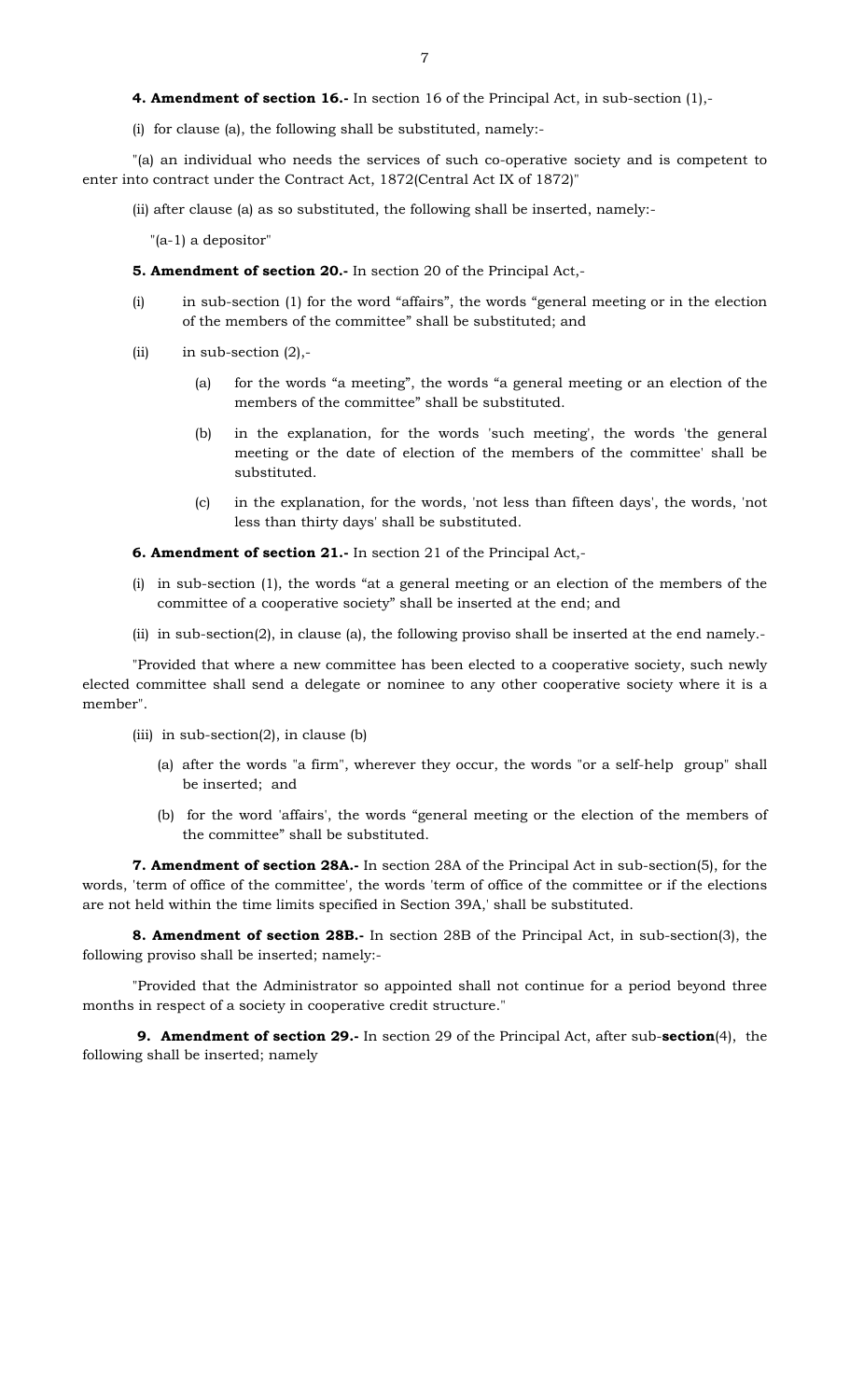"(5) The nominated member under sub-section (1) shall perform the following duties, namely:-

- (a) to attend meetings of the committee;
- (b) to ensure implementation of Government policies;
- (c) to register his vote of dissent in all matters in which, according to the best judgement, the resolutions sought to be carried in the committee meetings are not in the interests of the society or of the co-operative movement or are likely to be pre-judicial to the interests of the society or of the co-operative movement;
- (d) to register his vote of dissent when the meeting of the committee seeks to pass a resolution contravening any express order of the State Government or of the Registrar or any provisions of the Act or the rules or the bye-laws of the society; and
- (e) to keep the Registrar and the Government appraised of such resolution under clause (c) or clause (d) if adopted by majority of votes; "

**10. Amendment of section 29A.-** In section 29A of the Principal Act, in sub-section(1), for the words 'the term of office of the elected members of the committee', the words 'the term of office of the members of the committee' shall be substituted.

**11. Amendment of section 29C.-** In **s**ection 29C of the Principal Act, in sub-section (1), in clause (e), after the word 'employee', the words "other than the chief executive" shall be inserted.

**12. Amendment of Section 29F:-** In section 29F of the Principal Act, in sub-section (4), the following shall be inserted, at the end, namely,-

"The chief executive shall not have a right to vote at such a meeting."

**13. Amendment of section 29G.-**In section 29G of the Principal Act,-

 $(1)$  in sub-section  $(1)$ ,-

- (i) the words, figures and letter "subject to the provisions of section 128 A" shall be omitted.
- (ii) in the proviso, in item (i), for the words "assisted society", the words "assisted society other than a society in co-operative credit structure" shall be substituted.
- (iii) after the first proviso, the following shall be inserted, namely:-

 "Provided further that a society in co-operative credit structure shall have the option of getting the chief executive appointed by requesting the Government or the Registrar, as the case may be."

- (2) in sub-section (3), the proviso shall be omitted;
- (3) in sub-section (4-A), the words "or to vote" at the end shall be omitted;
- (4) after sub section (4-A), the following shall be inserted, namely.-

"(4-B): Notwithstanding anything contained in this Act or the Rules or the byelaws of a cooperative society, the Chief Executive shall be a member of the committee of the cooperative society"

**14. Amendment of section 30.-** In section 30 of the Principal Act, for sub-section (1), the following shall be substituted, namely.-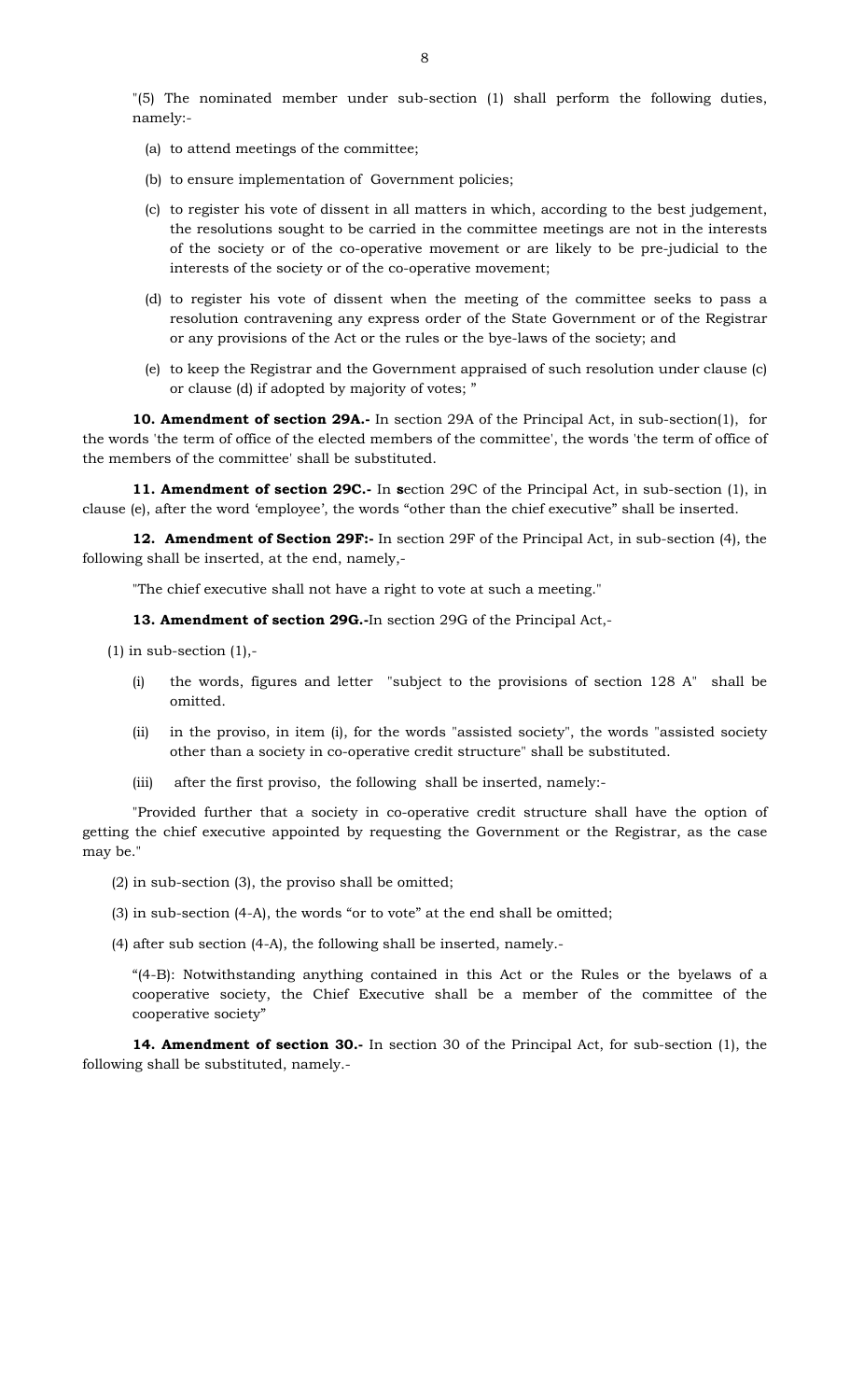"(1) If, in the opinion of the Registrar, the committee,-

- (a) persistently makes default or is negligent in the performance of the duties imposed on it by this Act or the rules or the bye-laws; or
- (b) commits any act which is prejudicial to the interests of the society or its members; or
- (c) incurs losses for three consecutive years; or
- (d) has serious financial irregularities or frauds which have been detected; or
- (e) fails to get its accounts audited for three consecutive years; or
- (f) against which there are judicial directives to this effect; or
- (g) is otherwise not functioning properly; or
- (h) is not functioning in accordance with the provisions of this Act, the rules or bye-laws or any order or direction issued by the State Government or the Registrar including the direction issued under **Section** 30-B,

the Registrar may, after giving the committee an opportunity to state its objections, if any, by order in writing, remove the said committee and appoint an administrator to manage the affairs of the society for such period, not exceeding six months, as may be specified by the Registrar. The Registrar may, and for the reasons to be recorded in writing extend the period of such appointment for a further period of six months at a time, and in any case such extension shall not exceed one year in the aggregate:

Provided that the supersession of the committee of a Co-operative Bank shall be done only after consultation with the Reserve Bank of India."

**15. Amendment of section 31.-** In section 31 of the Principal Act, in sub - section (1),

- (a) the words 'or for any other reason' shall be omitted.
- (b) the following shall be inserted at the end, namely:-

"Provided that the Special Officer so appointed shall not continue for a period beyond three months in respect of a society in cooperative credit structure."

**16. Amendment of section 39A.-** In section 39A of the Principal Act,

(i) for sub-section(2), the following shall be substituted; namely:-

"(2) Every general election of the members of the committee shall be held

- (a) in respect of primary societies within twenty days before the date of expiry of the term of office of the Committee
- (b) in respect of secondary societies within tendays before the date of expiry of the term of office of the Committee.
- (c) in respect of federal societies, within fifteen days after the date of expiry of the term of office of the Committee
- (d) in respect of apex societies, within thirty days after the date of expiry of the term of office of the Committee

(2A).-The date of such general election shall be fixed by the Committee or in the absence of the committee by the Administrator or Special Officer."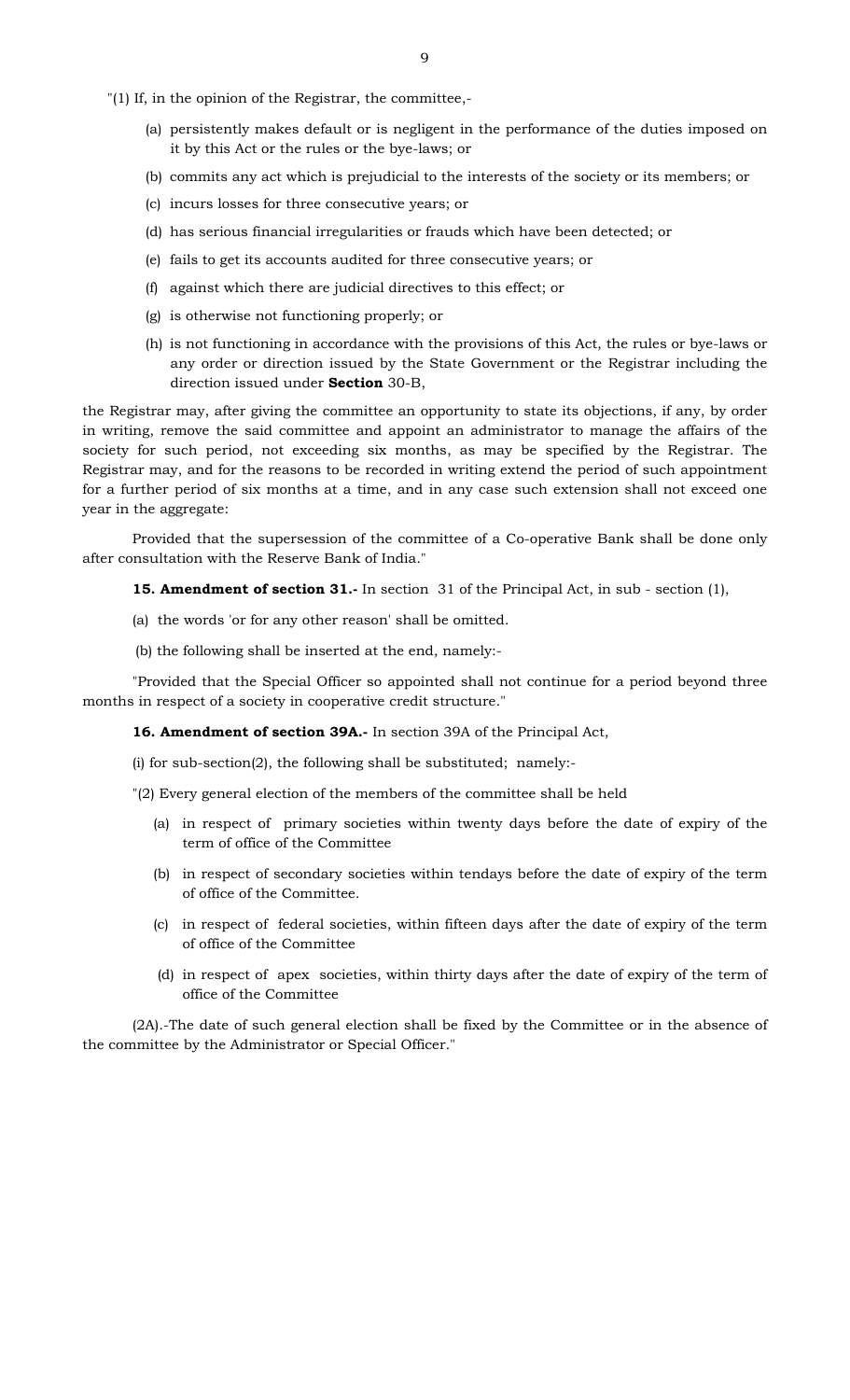(ii) in sub-section (4), the following proviso shall be inserted, namely.-

 "Provided that the State Government shall not postpone the elections of a society in a cooperative credit structure for a period beyond three months."

**17. Omission of section 54.- s**ection 54 of the Principal Act shall be omitted.

 **18**. **Substitution of section 56.-** For section 56 of the Principal Act, the following shall be substituted, namely:-

**"56 Mobilisation of Funds.-** (1) A co-operative society may mobilise funds in the form of share capital, deposits, debentures, loans and other contributions from,-

- (i) its members; or
- (ii) its depositors; or
- (iii) any other person, institutions and organisations to such extent and subject to such conditions as may be specified in the bye-laws of the co-operative society.

(2) No part of the funds, other than the net profits of a co-operative society, shall be paid by way of bonus or dividend or otherwise distributed among its members:

Provided that a member may be paid such remuneration, allowances or honoraria at such rate as may be specified in the bye-laws for any services rendered by him to such co-operative society.

Provided further that no member other than a member of a society in co-operative credit structure shall be paid travelling allowance, daily allowance or such other allowances or fees for attending meetings of the committees or for performing any other functions as a member at a rate higher than the maximum rate specified by the Registrar for the purpose and different rates may be specified for different classes of co-operative societies or for different purposes."

**19. Amendment of section 58.-** In section 58 of the Principal Act, for clause(e) and the proviso, the following shall be substituted, namely:-

> "(e) with any scheduled bank or financial institution regulated by the Reserve Bank of its choice and approved by the Registrar".

 Provided that no such approval shall be necessary in respect of a society in cooperative credit structure and a cooperative bank.

 Provided further that in the case of a Co-operative Bank, such investment shall be made in accordance with the instructions and directives issued by the Reserve Bank from time to time."

**20. Amendment of section 59.-** In section 59 of the Principal Act, in sub-section (1), the words "as may be prescribed or" shall be omitted.

**21. Amendment of section 60.-** In section 60 of the Principal Act, in sub-section(1), in the proviso thereunder, the words and the coma "with the general or special sanction of the Registrar," shall be omitted.

**22. Amendment of section 63.-** In section 63 of the Principal Act,-

(i) for sub-section (1), the following shall be substituted, namely;-

"(1) Every co-operative society shall get its accounts audited atleast once in each year by the Director of Co-operative Audit or by a person authorised by him by general or special order in writing in this behalf."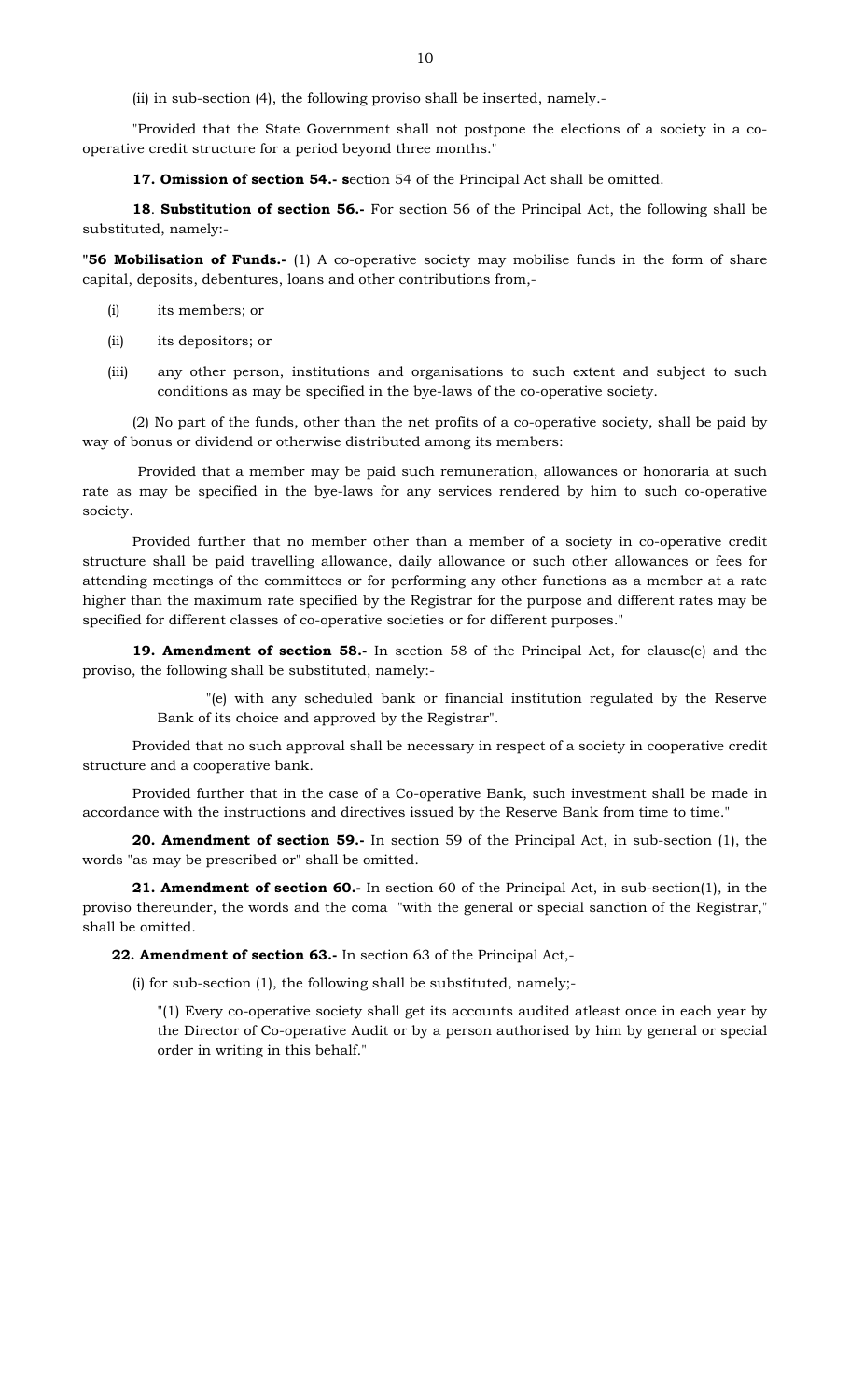- (ii) in sub-section (2), for the words and figure, "sub-section(1)", the words and figures, "subsection(1) or section 98U or section 98V" shall be substituted.
- (iii) in sub-section (3), the words "or the authorised person," shall be omitted.
- (iv) in sub-section (4), the words "or the person authorised", shall be omitted.
- (v) in sub-section (6), for the words "or any officer", the words "or any person" shall be substituted.
- (vi) after sub-section (11), the following shall be inserted, namely,-
- "(12) Without prejudice to provisions of sub-section (3), the auditor shall inquire,-
	- (a) whether loans and advances made by the cooperative society on the basis of security have been properly secured and whether terms on which they have been made are not prejudicial to the interests of the cooperative society or its members;
	- (b) whether transactions of the cooperative society which are represented merely by book entries are not prejudicial to the interests of the cooperative society;
	- (c) whether personal expenses have been charged to revenue account;
	- (d) where it is stated in the books and papers of the cooperative society that any shares have been allotted for cash, whether cash has actually been received in respect of such allotment, and if no cash has actually been so received, whether the position as stated in the account books and the balance-sheet is correct, regular and not misleading; and
	- (e) whether any special issue or subject matter referred to for enquiry by the Reserve bank or the National Bank has been duly enquired into and report thereof is submitted to the Reserve Bank or the National Bank as the case may be.

 (13) The auditor shall make a report to the members of the co-operative society on the accounts examined by him and on every balance sheet and profit and loss account and on every other document required to be part of or annexed to the balance sheet or profit and loss account, which are placed before the cooperative society in general meeting during his tenure of office, and the report shall state whether, in his opinion and to the best of his information and according to the explanations given to him, the said accounts give the information required by this Act in the manner so required and give a true and fair view,-

- (a) in the case of the balance sheet, of the state of the cooperative society's affairs as at the end of the year; and
- (b) in the case of the profit and loss account, of the profit or loss for the year.
- (14) The auditor's report shall also state-
	- (a) whether he has obtained all the information and explanations which to the best of his knowledge and belief were necessary for the purpose of his audit;
	- (b) whether in his opinion, proper books of accounts have been kept by the cooperative society so far as appears from his examination of those books, and proper returns adequate for the purpose of his audit have been received from branches or offices of the cooperative society not visited by him;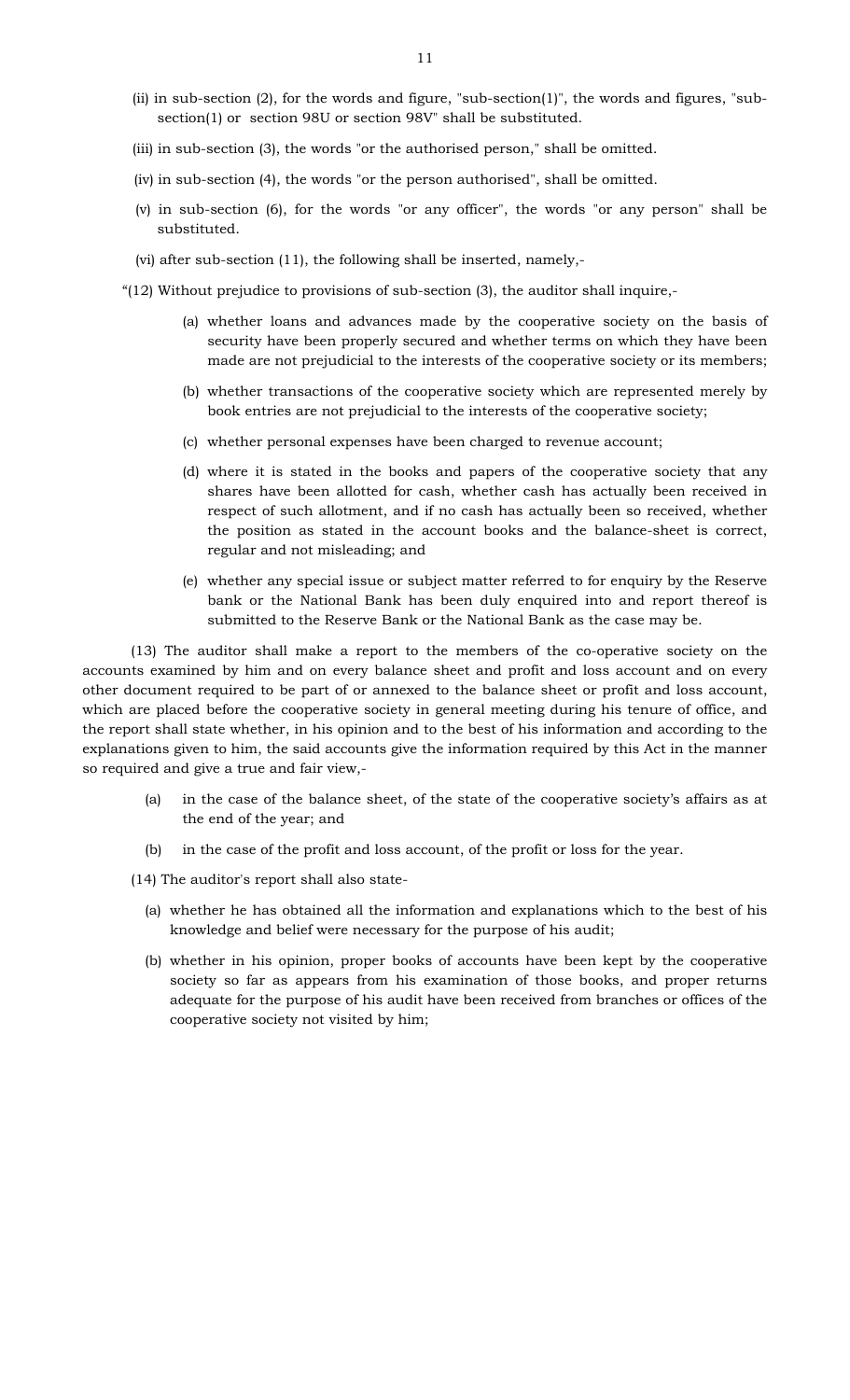- (c) whether the report on the accounts of any branch office audited by a person other than the cooperative society's auditor has been forwarded to him and how he has dealt with the same in preparing the auditor's report; and
- (d) whether the cooperative society's balance sheet and profit and loss account dealt with by the report are in agreement with the books of account and returns.

 $(15)$  Where any of the matters referred to in clauses (a) and (b) of sub-section $(13)$  or in clauses (a), (b), (c) and (d) of sub-section (14) is answered in the negative or with a qualifying observation, the auditor's report shall state the reason for the answer."

**23. Amendment of section 64.-** In section 64 of the Principal Act,

 (i) in sub-section (4), for the word "communicate", the words "send a copy of the inquiry report and communicate" shall be substituted.

(ii) after sub-section(4), the following shall be inserted, namely.-

"(5) If the result of the inquiry held under sub-section (1) discloses any defects in the working of the society, the society shall within three months from the date of the receipt of the inquiry report and communication of the result of the inquiry explain to the Registrar the defects or the irregularities pointed out in the inquiry and take steps to rectify the defects and remedy the irregularities and report to the Registrar the action taken by it thereon. The Registrar may also make an order directing the society or its office bearers to take such action, as may be specified in the order to remedy the defects within the time specified therein."

#### **24. Amendment of section 65:** In section 65 of the Principal Act,

- (i) in sub-section (2), for the word "communicate", the words "send a copy of the inspection report and communicate" shall be substituted.
- (ii) after sub-section(2), the following shall be inserted, namely.-

 "(3) If the result of the inquiry held under sub-section (1) discloses any defects in the working of the society, the society shall within three months from the date of the receipt of the inquiry report and communication of the result of the inquiry explain to the Registrar the defects or the irregularities pointed out in the inquiry and take steps to rectify the defects and remedy the irregularities and report to the Registrar the action taken by it thereon. The Registrar may also make an order directing the society or its office bearers to take such action, as may be specified in the order to remedy the defects within the time specified therein."

 **25. Amendment of section 69:** In section 69 of the Principal Act, after sub-section(3), the following shall be inserted, namely.-

"(4) The application under sub-section(1) shall be decided within a period of twelve months excluding the period of stay granted by the Court if any. However, the Registrar may for reasons to be recorded in writing extend the said period not exceeding eighteen months."

 **26. Amendment of section 70.-** In section 70 of the Principal Act, in sub-section(2), in clause (c), for the words "Secretary, Treasurer", the words "or any other office-bearer" shall be substituted.

#### **27. Amendment of section 70A.-** In section 70A of the Principal Act,

(i) in sub-section(1), in the proviso, for the words "Managing Director, Honorary Secretary or Other Officer of the committee", the words "or other Office-bearer" shall be substituted.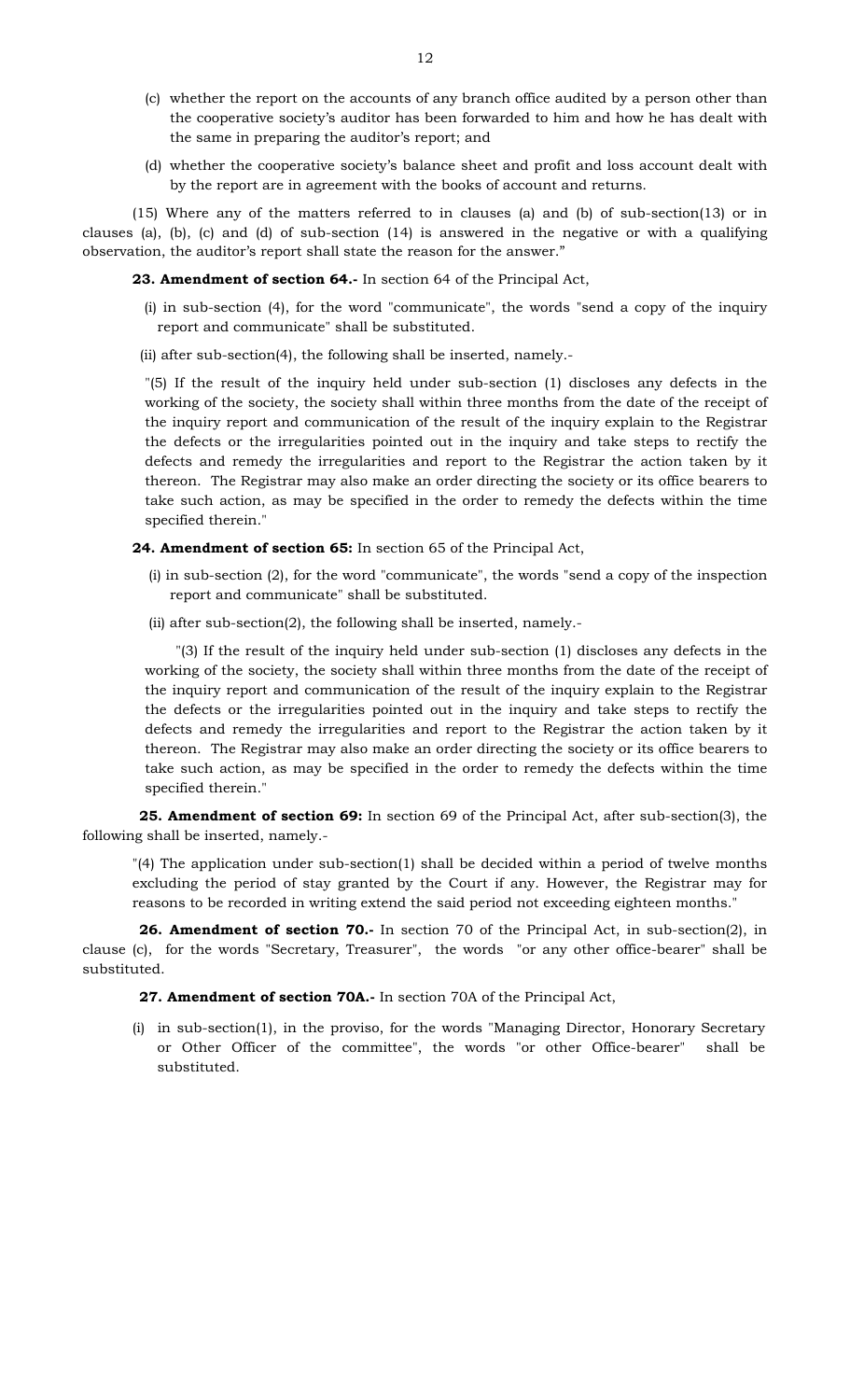(ii) after sub-section(2), the following proviso shall be inserted at the end, namely:-

 "Provided that a dispute relating to the disciplinary action against or service conditions of an employee shall be filed within a period of twelve months from the date of the order relating to such dispute."

 **28. Amendment of section 71.-** In section 71 of the Principal Act, after sub-section (4), the following shall be inserted, namely.-

"(5) The dispute under sub-section(1) shall be decided within a period of twelve months excluding the period of stay granted by the Court if any. However, the Registrar may for reasons to be recorded in writing extend the said period not exceeding eighteen months."

**29. Amendment of section 76.**- In section 76 of the Principal Act, clauses(b) and clause(c) shall be omitted.

 **30. Insertion of Chapter XI-A.-** After chapter XI of the Principal Act, the following chapter shall be inserted, namely:-

## "**Chapter XI-A**

## **SPECIAL PROVISIONS APPLICABLE TO SOCIETIES IN CO-OPERATIVE CREDIT STRUCTURE**

**98A. Application of this Chapter.-** This chapter shall apply only to co-operative societies in co-operative credit structure.

**98B. Overriding effect of Chapter XIA.**- Notwithstanding anything contrary or inconsistent contained in any other chapter of this Act or rules framed there under or bye-laws of any cooperative society or orders issued there under, the provisions of this chapter shall have overriding effect in respect of societies in co-operative credit structure.

**98C. Approval of bye-laws.-** (1) The bye-laws or any amendment to the bye-laws of a cooperative credit structure society shall be registered by the Registrar within thirty days from the date of receipt of the application.

 (2) If the Registrar is satisfied that the proposed bye-laws or the amendments to the bye-laws are contrary to the provisions of the Act and the rules made thereunder, he shall reject the same after recording reasons thereon within thirty days from the date of receipt of the application.

**98D. Ensuring membership to Depositors.**- (1) Every person or group holding a minimum deposit of rupees five thousand for a continuous period of one year in a primary agricultural credit co-operative society shall become a member of the society by subscribing the minimum share capital specified in the bye-laws and shall have full membership with voting rights:

Provided that a person having deposit of less than rupees five thousand for a period of less than one year shall remain a nominal member.

(2) A borrower group shall become a member of a primary agricultural credit cooperative society under sub-section (1) of section 16 by subscribing the prescribed share capital specified in the bye-laws and shall have full voting rights.

(3) Every depositor group or borrower group admitted as a member under sub-section (1) of section 16 shall be entitled to vote through one delegate nominated by the group.

**98E. Freedom in all financial and internal administrative matters.–** A Co-operative society under Co-operative Credit Structure shall have freedom to decide its financial and internal administrative matters, which include:-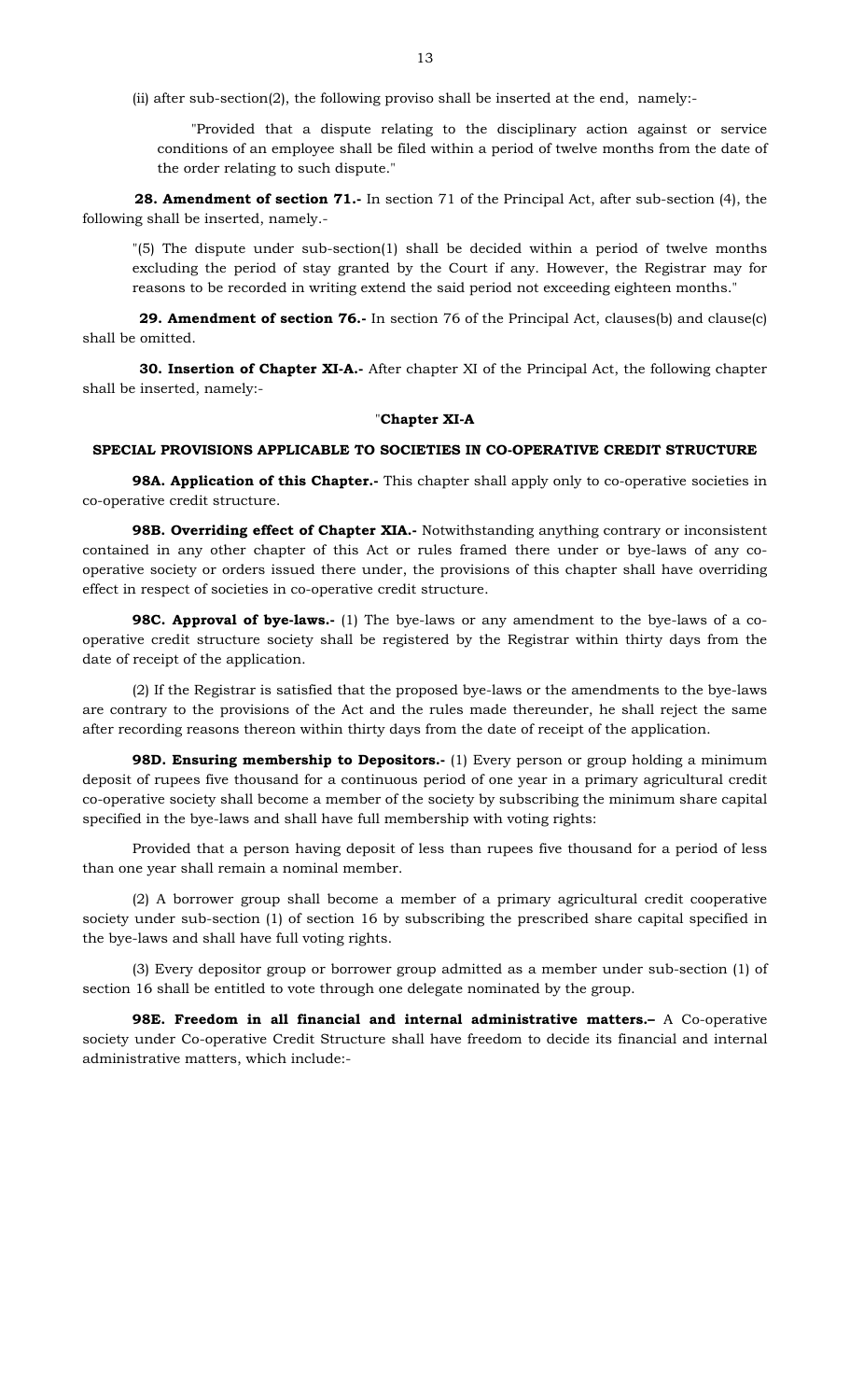(i) the interest rates on deposits and loans

 Provided that in the case of the State Co-operative Bank & a Central Cooperative bank, the interest rates shall be in conformity with the guidelines issued by the Reserve Bank;

- (ii) the borrowing, investment, depositing its surplus funds, loaning policies (including individual loans) and other business policies;
- (iii) the personnel policies including issues relating to recruitment, promotion, staffing, training, posting and compensation to staff as per business requirements of the society;
- (iv) the internal checks and control systems, appointment of auditors, compensation for the audit and other internal administrative issues; and
- (v) the borrowing from any financial institution regulated by the Reserve Bank of India, keeping in mind the interest of the society and its members."

 **98F. Limit on State Government's subscription.-** The State Government's subscription in the share capital of any Society under the Co-operative Credit Structure shall not exceed twenty-five percent of the total paid up share capital of such society.

 Provided that the State Government may further reduce its contribution or such society shall have option to further repay the subscription of the State Government and if the society intends to repay the subscription of the State Government, it shall not be prevented from doing so by the State Government.

**98G. Restriction on number of Government Nominees.**- (1) Where the Government has subscribed to share capital, there shall be only one nominee of the State Government in the Committee of the State Cooperative Bank or a Central Cooperative Bank or the State Agriculture and Rural Development Bank or a Agriculture and Rural Development Bank.

(2) There shall be no nominee of the State Government in the Committee of a primary agricultural credit cooperative society irrespective of whether the State Government has subscribed to the share capital of such society or not.

**98H. Freedom for affiliation or disaffiliation with a federal society.**- (1) A Co-operative Credit Structure society registered under Karnataka Co-operative Societies Act, 1959 shall be eligible to become a member of a Federal cooperative or a Secondary co-operative registered under the provisions of Karnataka Souharda Sahakari Act, 1997.

(2) A co-operative registered under Karnataka Souharda Sahakari Act, 1997 may become the member of a Federal society or a Secondary society registered under the Karnataka Cooperative Societies Act 1959.

(3) A co-operative society under the Co-operative Credit Structure shall be at liberty to affiliate or disaffiliate with any Federal society or a Secondary society of its choice keeping in view the financial position of the Federal society or the Secondary society.

Provided that a resolution approving such affiliation or disaffiliation with a Federal society or a Secondary society shall be passed in the annual general meeting held for the purpose with three fourths majority of the total members.

Provided further that before dis-affiliation, the society shall discharge its financial liability, if any, to the society from whom it is dis-affiliating.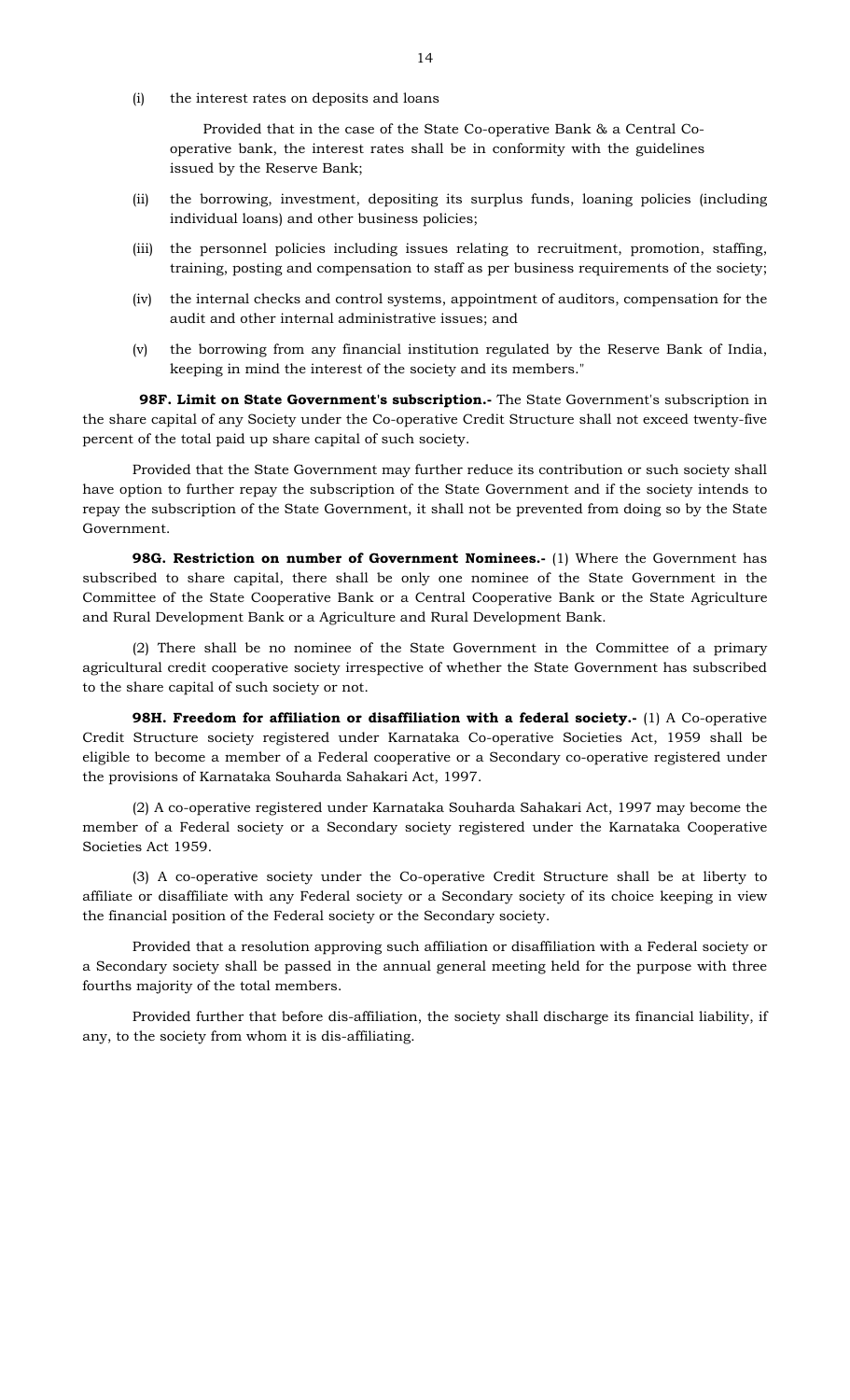**98I. Restriction regarding area of operation.** A co-operative society under Co-operative Credit Structure shall have the freedom of entry and exit at any tier and there shall be no mandatory restrictions of geographical boundaries for the conduct of its business operations.

**98J. Freedom of investment and deposit.-** A co-operative Society under the Co-operative Credit Structure may, subject to the guidelines of the Reserve Bank, if any, invest or deposit its funds in any Bank or financial institution regulated by the Reserve Bank and not necessarily in the federal society to which it is affiliated.

**98K**. **Freedom of borrowings.-** A co-operative society under Co-operative Credit Structure may obtain loans from any Bank or financial institution regulated by the Reserve Bank and refinance from National Bank or any other financial institution directly or through any Reserve Bank regulated financial institutions and not necessarily from the federal society to which it is affiliated.

**98L. Guidelines for payment of dividend.-** A primary agricultural credit cooperative society may pay dividend in accordance with the guidelines framed by the Registrar in consultation with the National Bank.

**98M. Contribution to any fund.**- The Registrar shall have no powers to direct any cooperative society in Co-operative Credit Structure to contribute to any funds other than those required for improving its net worth or own funds.

**98N. Disqualification of members of the committee of Co-operative Credit Structure.-**  (1) No person shall be nominated or co-opted or allowed to continue as a member of the committee of a society in co-operative credit structure, if he.-

 (i) is a person who represents a society other than a primary agricultural credit cooperative society or a Agriculture and Rural Development Bank on the Committee of a Central Co-operative Bank or the State Co-operative Bank *or* the State Agriculture and Rural Development Bank, if such society which he represents has committed a default towards the payments of such Bank on intimation of such defaults by the Chief Executive of the bank concerned;

(ii) is a person who is a defaulter to discharge the liabilities to a primary agricultural credit cooperative society or a Agriculture and Rural Development Bank or represents a primary agricultural credit cooperative society or a Agriculture and Rural Development Bank on the committee of a Central Co-operative Bank or the State Cooperative Bank or the State Agriculture and Rural Development Bank, if such society which he represents has committed a default towards the payments of such Bank on intimation of such defaults by the Chief Executive of the bank concerned;

(iii) is a person,-

- (a) who represents a society whose committee is superseded, or
- (b) who is not a member of such society, or
- (c) who is in default to the society or any other co-operative society in respect of any loan taken by him or has any dues of the society on the date of filing of nomination, or
- (d) who has directly or indirectly, any interest in any subsisting contract made with the society or in any property sold or purchased by the society or in any other transaction of the society, except in any investment made in, or any loan taken from the society, or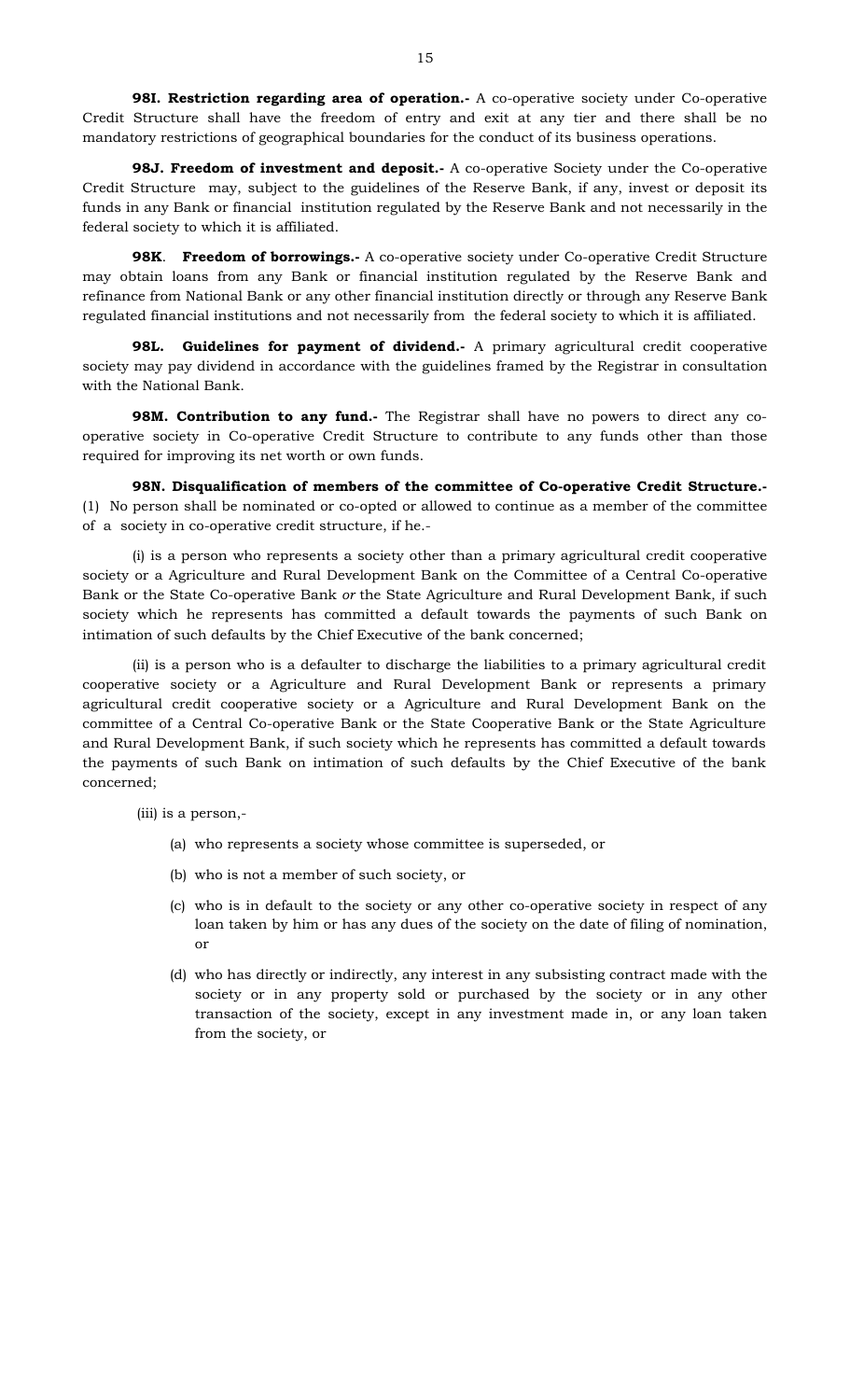- (e) against whom any proceeding for surcharge under section 69 relating to any cooperative society is pending, or
- (f) against whom a criminal proceeding relating to any transaction of a any cooperative society is pending in which cognizance has been taken.

 **98O**. **Applicability of Section 20 and Section 29C to the election of a new committee.**- The provisions of section 20 and section 29C shall be applicable for election of a new committee of a society in co-operative credit structure.

**98P**. **Supersession of the Co-operative Credit Structure**.- (1) The supersession of the committee of the State Co-operative Bank or a central co-operative bank shall be done by the Registrar only after prior consultation with the Reserve Bank.

 (2) The supersession of the committee of a Primary Agricultural Credit Co-operative Society shall be done by the Registrar only on the following grounds, namely: -

- (a) if a society incurs losses for three consecutive years, or
- (b) if serious financial irregularities or frauds have been committed, or
- (c) if there are judicial directives to this effect, or
- (d) if there is lack of quorum for three consecutive meetings, or
- (e) if there is a failure in getting the audit of accounts conducted for three consecutive years as per the Act, or
- (f) if there is willful disobedience or failure to comply with any lawful direction / guidelines issued by the Registrar.

**98Q. Elections.**- (1) The election to the committee of a co-operative society under the Cooperative Credit Structure shall be conducted before the expiry of the term of the existing Committee and in case of supersession of the committee of such co-operative society, the election shall be conducted within two months from the date of supersession:

Provided that in circumstances beyond control, the State Government may allow holding of such elections within a period not exceeding six months from the date of supersession.

(2) A member of the committee of a Primary Agriculture Credit Cooperative Society which has been superseded under this Act shall not be eligible to be re-elected, re-appointed, re-nominated or re-co-opted as a member of the committee for a period of four consecutive years from the date of supersession.

**98R. The Prudential norms.-** The prudential norms including Capital to Risk Weighted Assets Ratio shall be prescribed by the Registrar for all the Primary Agricultural Credit Cooperative Societies in consultation with the National Bank.

**98S. Removal of Directors and Chief Executive Officers.-** (1) The members of the committee or chief executive officers of the State Co-operative Bank and Central Co-operative Banks shall fulfill the criteria stipulated by the Reserve Bank for the time being in force.

(2) A member of the committee of the State Cooperative Bank or a Central Co- operative Bank or a person holding the post of chief executive officer who does not fulfill the criteria stipulated by the Reserve Bank shall be treated as ineligible for such post and if such person is holding the post, he shall be removed by the Registrar or the appointing authority, as the case may be, within two months of being so advised by the Reserve Bank or the National Bank.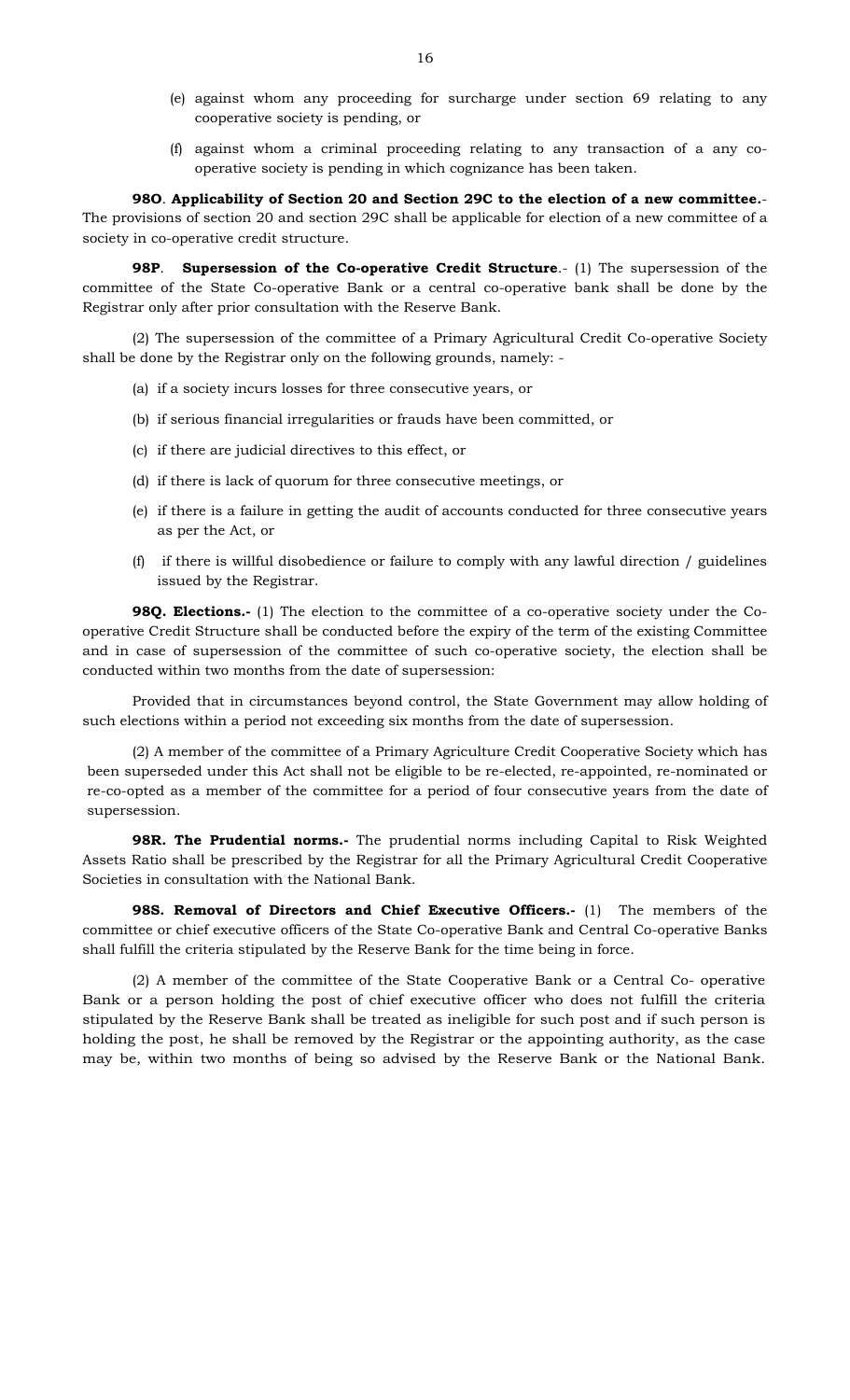However, the existing elected members of the committee holding their post as such members on the date of the commencement of Karnataka Cooperative Societies (Amendment) Act 2009 shall continue to hold their offices till the expiry of their remaining term.

**98T. Co-option of professionals in the committee.** (1) The managing committee of the State Cooperative Bank or Central Co-operative Banks shall have at least such number of professionals having special knowledge or experience in such fields as may be stipulated by the Reserve Bank from time to time and if such number of professionals do not get elected, the committee of that society shall, to the extent of the shortfall, co-opt professionals having special knowledge or experience in such fields as may be stipulated by the Reserve Bank. The co-opted members shall have all the rights of members inclusive of voting right and the term of such members shall be co-extensive with the term of other elected members.

 (2) if any person who, in the opinion of the Reserve Bank or the National Bank, has been co-opted as a member of the committee without having the requisite special knowledge or experience in such fields as may be stipulated by the Reserve Bank, the committee of such society shall ensure removal of that person within two months of being so advised by the Reserve Bank or the National Bank, after giving him an opportunity of being heard.

**98U. Audit of accounts.-** The State Co-operative Bank and a Central Co-operative Bank shall cause audit and certification of its accounts by a Chartered Accountant selected by it from the panel approved by the National Bank.

**98V. Special audit of Co-operative Credit Structure.-** The Director of Co-operative Audit shall arrange to conduct the special audit of the State Cooperative Bank or Central Cooperative Banks on the request of the Reserve Bank in the manner and form stipulated by the Reserve Bank and also arrange to furnish a copy of the report of such special audit to the Reserve Bank and National Bank within the time stipulated. The provisions relating to audit of accounts made under this Act shall also apply to such special audit.

**98W. Restriction for using the word 'Bank'.** - No primary agricultural credit society or its federation or association shall, except those which are permitted to act as a Bank under the Banking Regulation Act, 1949 (Central Act 10 of 1949), be registered with the word 'Bank', 'Banker', 'Banking' or any other derivative of the word 'Bank' in its registered name or shall use the same as a part of its name:

 Provided that where any primary agricultural credit society or its federation or association, except those which are permitted to act as a Bank under the Banking Regulation Act, 1949 (Central Act 10 of 1949), has been registered with the word 'Bank' or any of its derivatives as a part of its name or has been using the same as a part of its name before the commencement of the Karnataka Co-operative Societies (Amendment) Act 2009, it shall within three months from the date of such commencement, change its name so as to remove the word 'Bank' or its derivative, if any, from its name:

 Provided further that where any such society fails to comply with the above provisions within the period specified therein, the Registrar shall order the winding up of such society after giving a reasonable time and opportunity to the committee of such society for complying with the above provisions.

 **98X. Implementation of regulatory prescriptions of Reserve Bank.- (1)** The Registrar shall ensure the implementation of regulatory prescription given by the Reserve Bank, including recommendation for supersession of the committee and winding up of the State Co-operative Bank and Central Co-operative Banks, within one month from the date of receipt of the advice from the Reserve Bank or within such time as may be permitted by the Reserve Bank.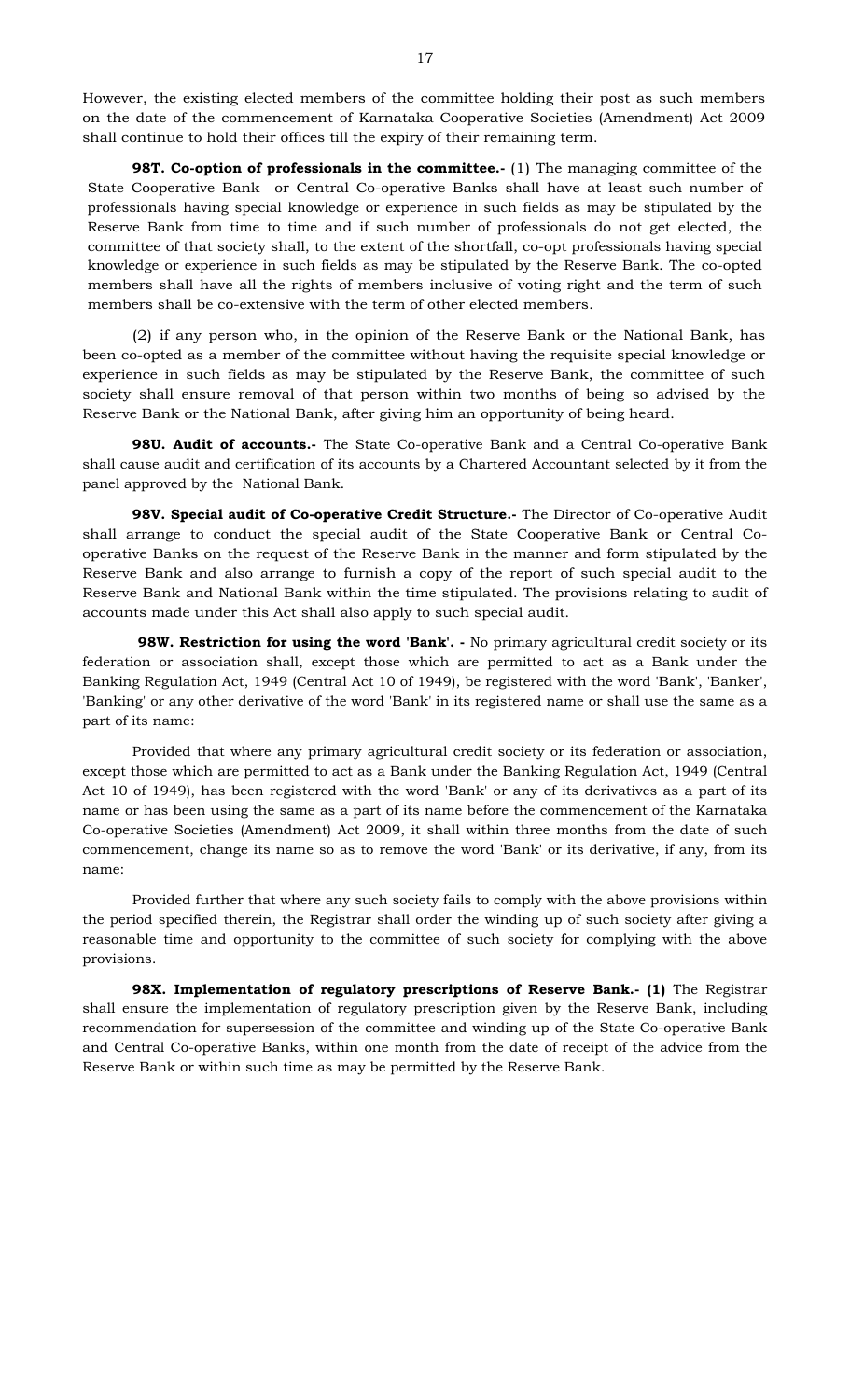(2) The Registrar shall, on being advised by the Reserve Bank for supersession or winding up, ensure that the administrator or the liquidator as the case may be, is appointed within one month from the date of receipt of the advice from the Reserve Bank or within such time as may be permitted by the Reserve Bank.

 (3) If, in the opinion of the Reserve Bank or the National Bank, the chief executive officer of the State Co-operative Bank or a Central Co-operative bank does not fulfill eligibility criteria specified by the Reserve Bank, the Registrar shall direct compliance of the orders of the Reserve Bank or, as the case may be, the National Bank within two months of being so advised by the Reserve Bank or the National Bank.

 (4) If in the opinion of the Reserve Bank or the National Bank, a person has been co-opted as a member of the committee of the State Cooperative Bank or a Central Cooperative Bank without having the requisite special knowledge or experience in such fields as may be stipulated by the Reserve Bank, the Registrar shall, on being advised by the Reserve Bank or the National Bank, direct compliance of the orders of the Reserve Bank or, as the case may be, the National Bank within two months of being so advised by the Reserve Bank or the National Bank.

**98Y. Exemption by the State Government.**- No society in the Co-operative Credit Structure shall be exempted under section 121 of this Act in any manner from the application of the provisions of this chapter without prior consultation with the Reserve Bank or the National Bank."

**31. Amendment of section 100.**- In section 100 of the Principal Act, in sub-section (3), in the explanation,-

(1) in item (ii), the words "as may be prescribed by the Registrar" shall be omitted.

(2) for item (iii), the following shall be substituted, namely:-

"(iii) "seasonal finance" shall mean the advancing of loans for the purposes enumerated in item (ii) above, such loans being repayable on or before the 31st March following or such other date as may be specified by the financing bank or the credit agency."

**32. Amendment of section 105.-** In section 105 of the Principal Act, shall be renumbered as sub-section (1) thereof and after sub-section (1) as so renumbered, the following sub-section shall be inserted, namely:-

"(2) No appeal against an order, decision or award for payment of money shall be considered by the Appellate Authority under sub-section(1) unless it is accompanied by satisfactory proof for having deposited with the concerned society twenty five percent of the amount due in terms of the order, decision or award. After the disposal of the appeal, the amount so deposited shall be adjusted towards the amount payable by the appellant and in case no amount is required to be paid by the Appellant, the amount so deposited shall be refunded to him by the Society."

 **33. Amendment of section 106.-** In section 106 of the principal Act.-

(a) in sub-section $(1),$ -

(i) for clauses (a) and (b), the following shall be substituted, namely,-

"(a) an order of the Registrar under section 7;

(b) an order of the Registrar under section 12;"

(ii) the existing clause  $(d-1)$  shall be renumbered as " $(d-2)$ " and before such clause as so renumbered, the following shall be inserted, namely,-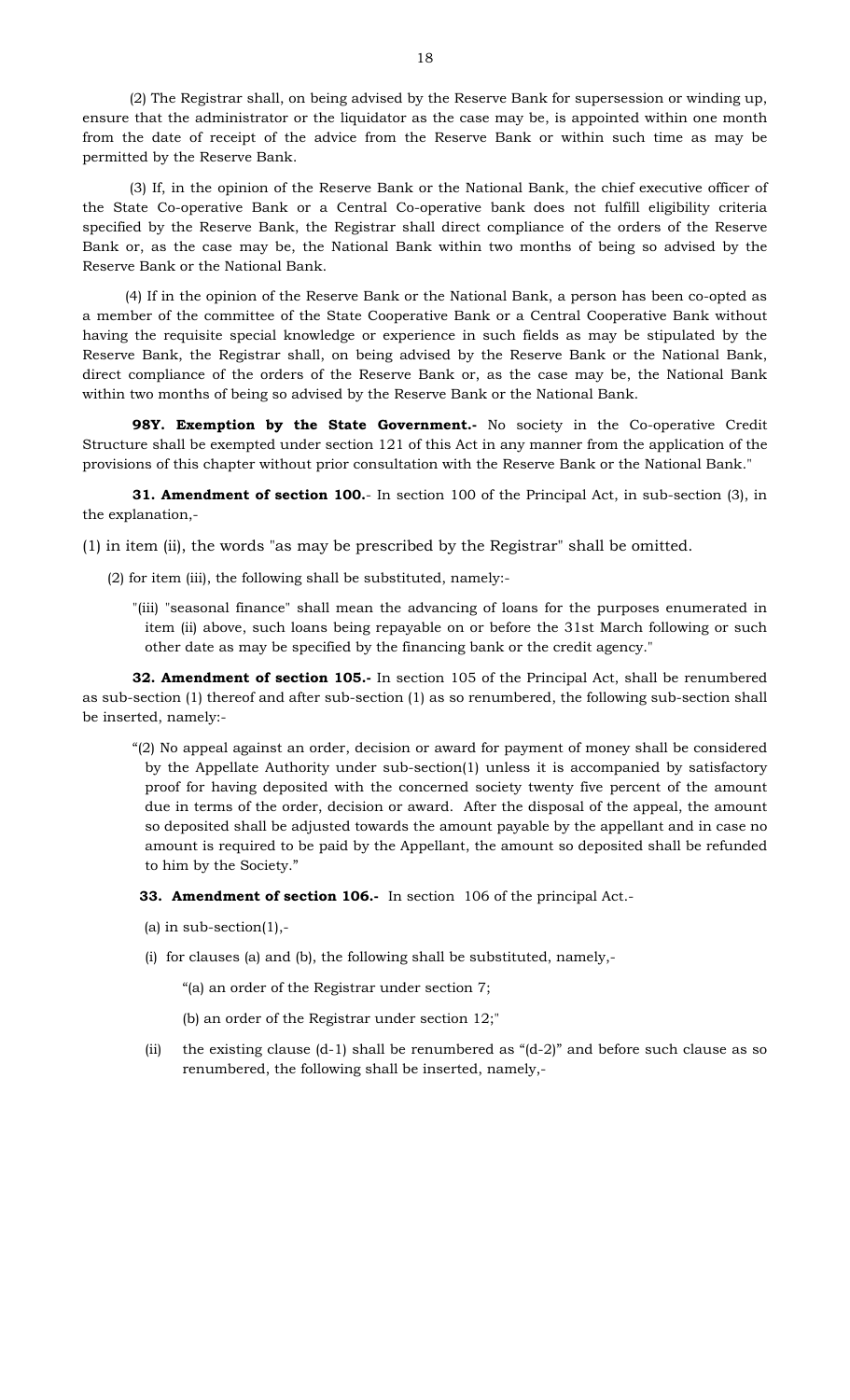"(d-1) an order of the Registrar made under section 28A(5)"

- (iii) in clause(e), the words, "removing the committee of a co-operative society" shall be omitted.
- (iv) in clause(e-1), the words, "appointing a special officer" shall be omitted.
- (v) clause (j), the words, "directing the winding up of a co-operative society" shall be omitted.
- (vi) after clause (k), the following shall be inserted, namely,- "(k-1) an order made by the Registrar under section 99"
- (vii) after clause (m), the following shall be inserted, namely,-

"(n) an order made by the Registrar under section 105A;

(o) an order of the Registrar made under section 111"

(b) in sub-section (2), for clauses (a) and (b) and the first proviso thereunder, the following shall be substituted, namely

- "(a) If the act, decision or order was made by the Assistant Registrar, to the jurisdictional Deputy Registrar;
- (b) If the act, decision or order was made by the Deputy Registrar, to the jurisdictional Joint Registrar;
- (c) If the act, decision or order was made by the Joint Registrar, to the jurisdictional Additional Registrar or to the Registrar, as the case may be;
- (d) If the act, decision or order was made by the Additional Registrar, to the Registrar;
- (e) If the act, decision or order was made by the Registrar, to the State Government".

(c) after sub-section (4), the following shall be inserted , namely.-

 "(5) The appeal shall be decided within a period of twelve months excluding the period of stay granted by a Court if any. However, the Registrar may for the reasons to be recorded in writing extend the period not exceeding eighteen months.

(6) No appeal against an order for execution of an order, decision or award for payment of money shall be entertained by the Appellate Authority under sub-section(1) unless it is accompanied by satisfactory proof for having deposited with the concerned society, twenty five percent of the amount in terms of the order, decision or award. After the disposal of the appeal, the amount so deposited shall be adjusted towards the amount payable by the appellant and in case no amount is required to be paid by the Appellant, the amount so deposited shall be refunded to him by the Society."

**34. Amendment of section 111.**- In section 111 of the Principal Act, for sub-section (2), the following shall be substituted, namely.-

- "(2) No prosecution shall be instituted under this Act without the previous sanction of,-
	- (a) the Director of Co-operative Audit in respect of matters arising out of audit other than matters relating to co-operative credit structure society;
	- (b) the Registrar in respect of all other matters including matters relating to audit in respect of cooperative credit structure society.

Provided that no sanction of the Registrar or the Director of Cooperative Audit shall be necessary for filing criminal complaints against the delinquents for alleged misappropriation or